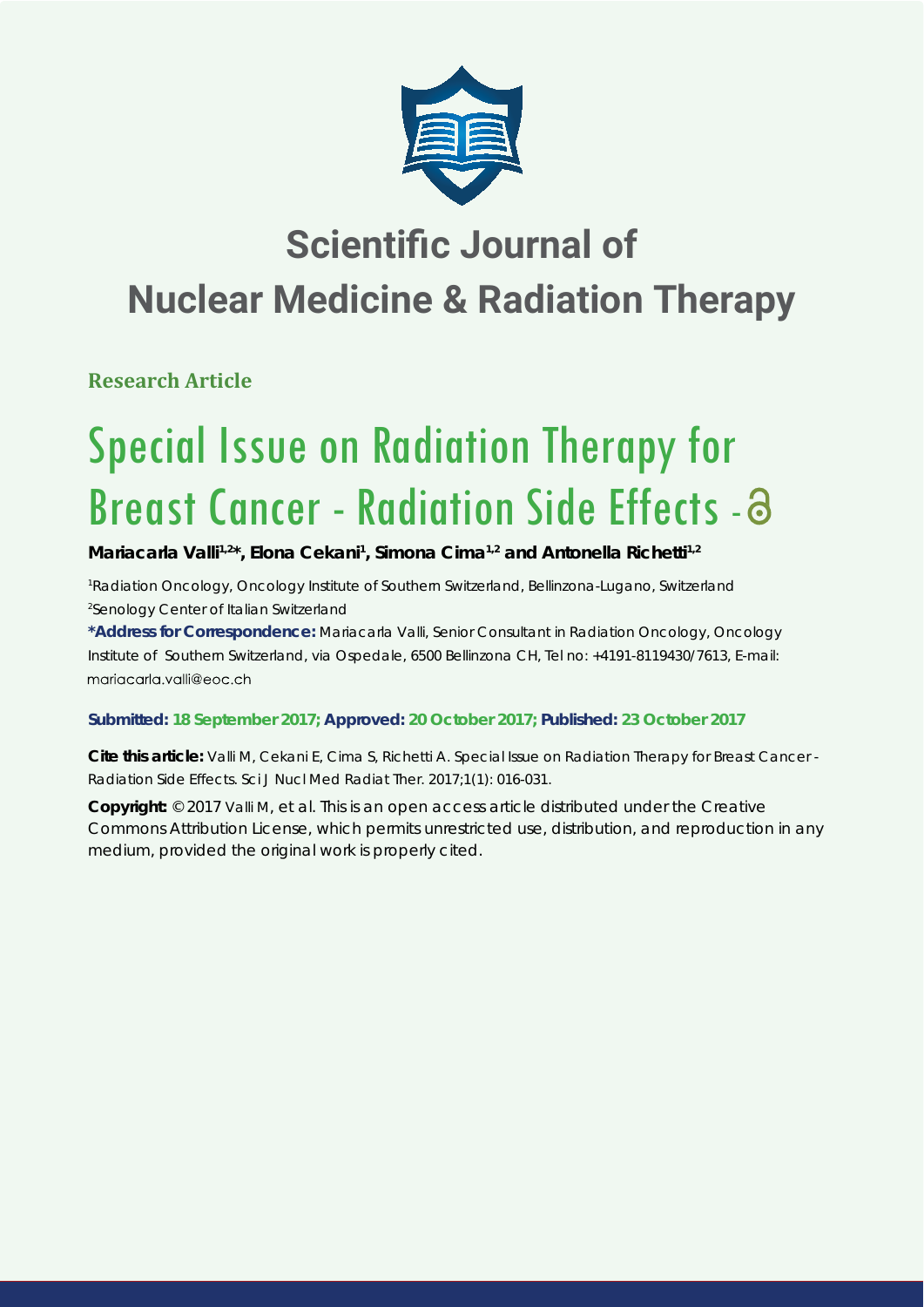# **ABSTRACT**

Post-operative radiotherapy after conservative surgery or mastectomy improves disease free and overall survival. Collateral effects and toxicity dramatically decreased in the last decades due to technological innovations (i.e. conformal techniques, respiratory gating, image-guided radiotherapy, tracking systems), less demolitive surgical approaches, new reconstructive techniques and better knowledge of radiotherapy interaction with chemo/hormono/immunotherapies.

A more careful consideration of patients co-morbidities and the collaboration of specialized personnel improves its safety too.

Even when loco-regional lymphnodes have to be irradiated, according to tumor stage and age of the patient, limited acute and late toxicity has been detected. The irradiation of regional lymphnodes draws our attention to thyroid and brachial plexus toxicities in addition to the cutaneous, cardiac and pulmonary ones.

**Keywords**: Radiotherapy; Breast Cancer; Cutaneous Toxicity; Cardiac Toxicity; Pulmonary Toxicity; Thyroid Toxicity; Brachial Plexus Toxicity

# **INTRODUCTION**

Breast cancer is the most common female malignancy in the western countries and is the second leading cause of malignant deaths. A large proportion of breast cancer patients receive post-operative radiation therapy after conservative surgery and mastectomy to decrease locoregional recurrence rates and improve overall survival [1,2]. The irradiated volumes i.e. whole breast, tumoral bed, chest wall, regional lymph nodes (internal mammary chain, supra/infraclavicular and axillary nodes) could vary, according to international guidelines, taking into account patient and tumor characteristics.

The duration of radiotherapy strictly depends on the irradiated volume, dose/fraction and total dose and lasts between 1 day, in case of intraoperative RT, and nearly 7 weeks, in case of conventional whole breast RT plus booster dose on surgical bed.

Side effects and toxicities widely vary as a consequence of patients features and attitudes, irradiated volume, total dose, dose/fraction, radiotherapy technique and systemic treatments.

Several grading scales exist to aid in the reproducible quantification of acute radiation toxicities. The Radiation Therapy Oncology Group/ European Organization for Research and

Treatment of Cancer (RTOG/EORTC) toxicity criteria and National Cancer Institute Common Toxicity Criteria for Adverse Events (NCI CTCAE) systems are the most commonly used [3,4]. This review focuses on the main radiation side effects in adjuvant breast cancer treatment and discusses the strategies for the prevention and management of radiation-related toxicity.

# **SKIN TOXICITY**

The effects of radiation on skin have been recognized as soon as radiation was introduced as a treatment modality [5-7]. Consequently researches have begun examining techniques to reduce radiation induced skin reactions, aided by the radio-biology evidences on fractionation modalities for improving normal tissue repair [6]. The introduction of the megavoltage units improved the skin sparing if compared with orthovoltage ones and consequently reduced toxicity [8].

Despite the effort, Radiation Dermatitis (RD) still continue to be the most common side effect of radiotherapy and could condition worse cosmesis and subsequently QoL[5].

Radiation affects the two main components of skin, epidermis and dermis, each of which respond variably to radiation exposure. High energy X-Rays leads to DNA breaks within the epidermis and dermis causing the so called syndrome of radiation dermatitis [6]. Radiation induced DNA damage within the epidermis disrupts normal proliferation and differentiation of basal keratinocytes, leading to the physical barrier lost [9-11].

By the other hand, the effects on dermis consists mainly of microvascular injury, activating proinflammatory cytokines, tTNF alfa and transforming growth factor: they contribute in both acute and late side effects of radiation, starting with inflammatory edema, erythema, desquamation, ulceration, telangiectasia , late tissue fibrosis [12-19].

Mechanism of RD developes in a dose dependent manner with predictable timing [12,20,21]. Acute skin reactions (defined as occurring within 30-90 days from radiation exposure) has a dose threshold development, starting with erythema at 6-10 Gy up and worse toxicity at 40 Gy or higher dose. Nearly around day 10 of treatment the re-epithelisation begins and competes with ongoing radiation damage to maintain the homeostasis of the epidermal layer. The majority of symptoms usually relieves in 2-4 weeks after the end of treatment, hyperpigmentation lasts some more months. Late side effects can appear months or years after the end of therapy [20-24].

#### **RISK FACTORS**

Many risk factors have been identified and categorized in treatment and patient related ones.

#### **Treatment related factors**

The negative impact of adjuvant systemic chemotherapy on acute and late toxicity has been spoted out and underlined in studies enrolling patients mainly receiving taxanes and/or anthracyclines based regimen [25-27], so that the concomitant use of radiotherapy and anthracyclines/taxanes based chemotherapy was not recommended.

Surgical approach is crucial for the cosmetic outcome too. The amount of resected tissue is considered one of the most relevant features concerning breast cosmesis. The kind of surgery, more or less radical, the new oncoplastic techniques and the different reconstructive surgery (i.e.expander, prosthesis or flap) are strictly related to radiotherapy toxicity. Nevertheless no clear data still exist on the best sequence of reconstruction and radiotherapy, the safer break between these procedures and the more appropriate radiotherapy techniques in this group of patients [28,29].

The evolution in radiotherapy delivery techniques, from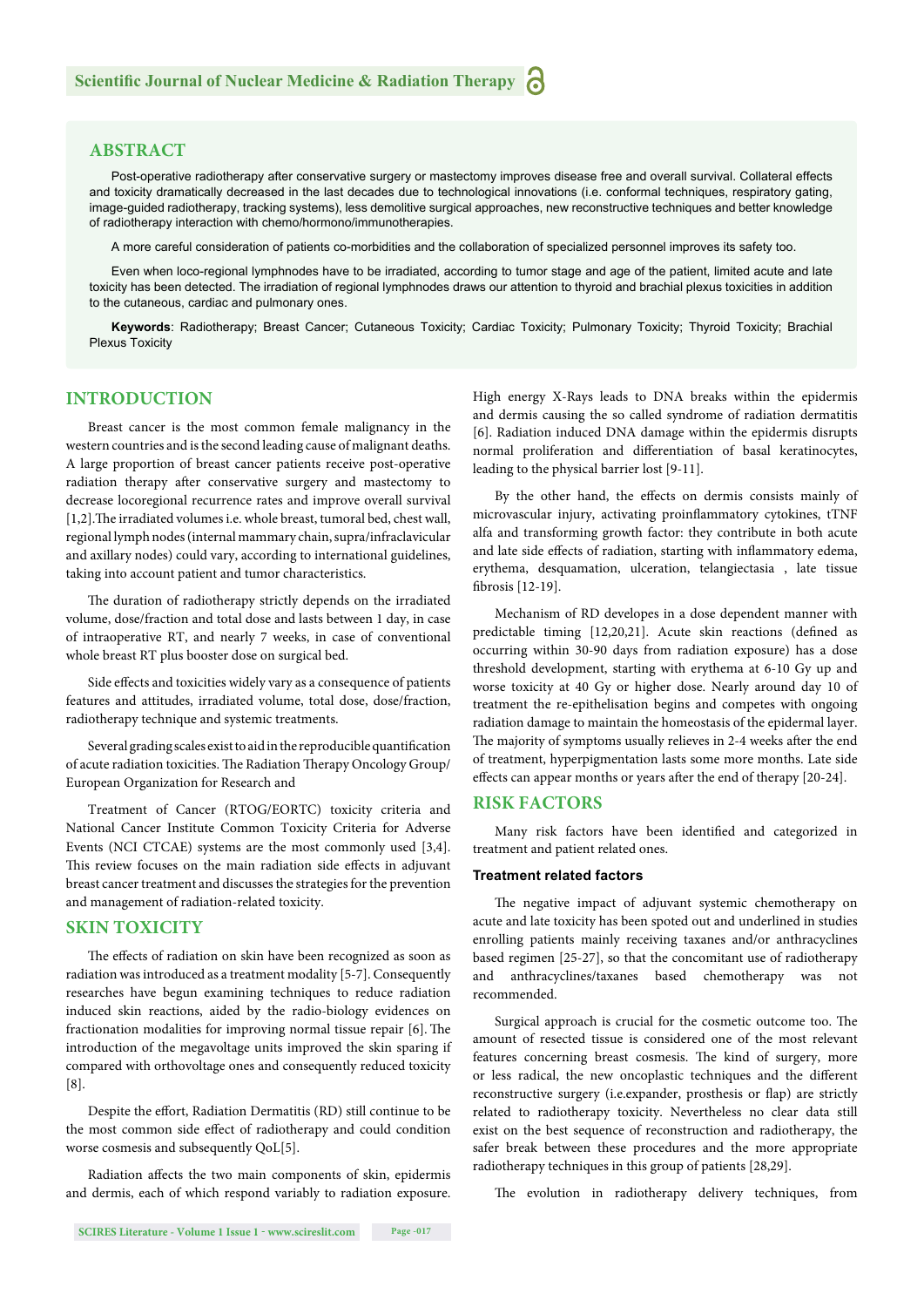2dimension (2D) to 3D treatment planning, resultes in significantly less acute and long term toxicity. The 3D technique, taking into account changes in breast contour, reduces radiation induced skin reaction. Data from retrospective studies suggest that large dose inhomogeneity, occurring with the 2D techniques, predisposes to more severe acute skin reactions [30-33].

Advanced 3D techniques, Volumetric Arc Therapy (VMAT) and Intensity Modulated RadioTherapy (IMRT) are the main methods that allow multiple radiation fields for decreasing breast dose inhomogeneity. Prospective trials of 3D and IMRT techniques have shown decreased rates of acute and late radiation skin toxicity [34- 36].

Radiotherapy delivered to patient in prone position could improve the dose distribution, reduce radiation hotspots and lower the incidence of breast dermatitis including moist desquamation [37].

Alternative treatment schedules, such as hypofractionated breast irradiation, is increasingly used [38] and safe in terms of local control and acute/late toxicity profile without negative impact on cosmesis. Three randomized trials (START A, START B and Canadian), which compared standard vs Hypofractionation (HF) in post-operative radiotherapy, suggest that HF reduces the rate of dermatitis, pruritus and hyperpigmentation [39,41]. In a recently published study [42] the authors conclude that HF is associated with a significantly reduction of severe acute skin reaction compared to the standard fractionation one: Grade 2 skin reactions were observed in 19% of the patients treated with CF compared to 2 % treated with HF.

Even and moreover with such a fractionation, large dose inhomogeneity (V >107%) has to be carefully detected and corrected for avoiding severe acute skin reactions.

The role of boost on cosmesis is still controversial, but a correlation with higher late toxicity is widely demonstrated by the results of the EORTC trial 22881-10882 [43,44].

Accelerated partial breast Irradiation (APBI) has been introduced as an alternative treatment method for selected patients with early stage breast cancer. Results concerning cosmetic outcome differ widely, ranging from good/excellent cosmetic results in 90% of the patients to 21% unacceptable cosmesis [45]. This variability strongly depends on the RT technique and moreover randomized trials are still ongoing for confirming the efficacy of this treatment in terms of local control and toxicity.

Interestingly some authors have investigated time of radiotherapy in circadian cycle, suggesting that there are no difference on failure outcomes between early morning and late afternoon radiotherapy delivery, but afternoon radiotherapy was associated with highergrade 2-skin toxicity [46].

#### **Patient related factors**

Patient related factors have been investigated too for establishing a correlation with radiotherapy toxicity. Age and postmenopausal status seem to be correlated with a worse cosmetic outcome [47]. Large breast size women have been reported to experience acute skin reactions five times more than small breast size ones [48,50]. Body mass index is independently associated with increased risk of acute skin toxicity too [51,52].

The worst skin reactions are seen in inframammary and axillary folds, due probably to a greater self bolusing effect in these regions [52]. Racial differences too have been demonstrated to be associated

with radiation dermatitis, black skin population experiencing a higher toxicity [53]. No conclusions can be drawn from existing data on the effect of smoking on RT related toxicity [51,54]. Genetic syndromes, such as Ataxia-Teleangioectasia, Fanconi anemia, etc may be associated with higher acute radio sensitivity [55].

#### **STRATEGIES FOR PREVENTION**

The high incidence of radiation-induced skin reactions has generated interest in methods for preventing and effectively treating such reactions. Although a general consensus among radiotherapy centres is lacking, it is generally agreed that the ideal method for preventing and minimizing skin reactions is moisturization of the irradiated area

Several products have been used for the prevention of radiationinduced toxicity. Topical steroids like momethasone or bethametasone were found to improve the outcome in diminishing dermatitis when compared with placebo [56,57]. Non steroidal agents, like sucralfate or aqueous crème, aloe vera and hyaluronic acid have failed to show any benefit when tested prospectively [58]. Some other nonsteroidal agents like silver sulfadiazine or calendula officinalis have shown to result in overall reduced dermatitis, even though these results were not replicated in more recent larger trials [59]. The barrier products, like Mepitel filmappears promising in reducing moist desquamation rate [60].

#### **MANAGEMENT DURING TREATMENT**

Lack of high quality evidence and disagreements regarding the optimal management of skin toxicity still remain. Skin washing with soap and water has showed significant reduction of acute erythema and desquamation 6-8 weeks after the treatment, the authors recommend mild *p*H –neutral or nonalcaline soaps [61]. An important study by Burch [62] challenged the previous assumption that products used as deodorants containing aluminum or zinc, would increase skin reaction, by demonstrating that there is no difference between metallic and nonmetallic deodorant products and no evidence in worsening skin outcomes with deodorant use [63,64]. Mepilex dressing too reduces skin erythema for dermatitis treatment [65]. Management of desquamation is also critical, especially the moist one. While the dry desquamation is not a cause of concern, the moist one should be monitored carefully and closely because it may worsen causing fever, infections, smelling, and pain. The use of saline soaks four times daily is encouraged [66-68], also moisture-retentive, barrier ointments after each saline soak.

# **PULMONARY TOXICITY**

Lung is one of the relevant Organs at Risk (OaR) in planning radiotherapy for breast cancer. Acute and late lung toxicities have been widely described as Radiation Pneumonitis (RP) and radiation fibrosis. The acute one known as an inflammatory reaction occurring four to twelve weeks after completion of RT, while the late one is usually observed beyond six months [69].

Definition and grading of RP differs depending on the scoring system used e.g. grade 2 can be dyspnea, notinterfering with Activities Of Daily Living (ADL) according to CTCAE scoring system, meanwhile it needs medication with corticosteroids according to SWOG scale.

RP reflects the response to the activation of a rapid cascade of genetic and molecular events evolving during a subclinical time,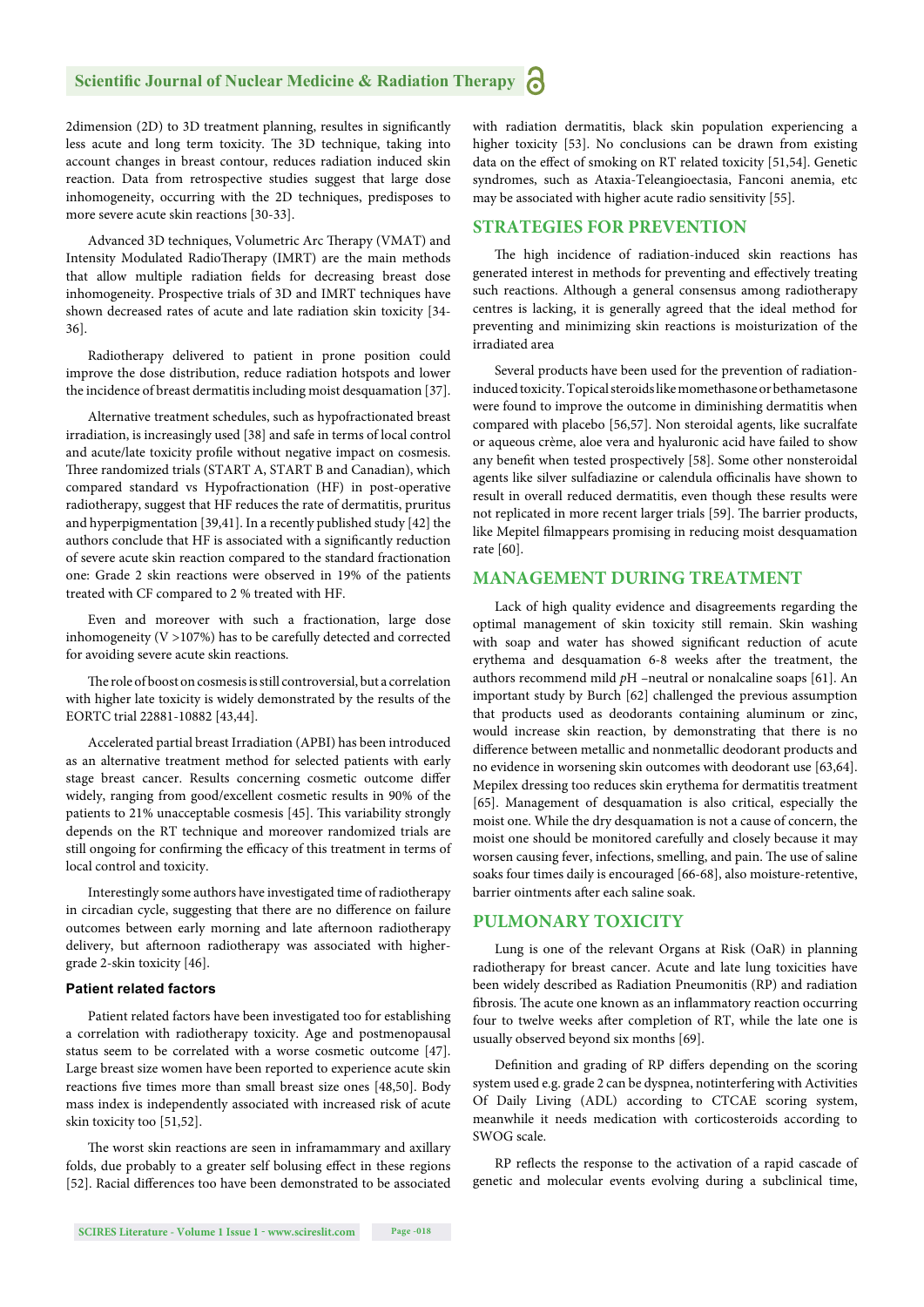including loss of pneumocytes, increased capillary permeability, interstitial and alveolar edema and access of inflammatory cell into the intra-alveolar spaces [70]. These changes are observed on chest  $X$ rays or Computed Tomography (CT). This latter examination allows a better evidence of parenchymal changes and better demonstrates the changes restricted to the irradiated area. The most common fi ndings are ground glass opacities and/or airspace consolidation [71,72]. Marks et al did not show any association between the presence or absence of radiotherapy induced pulmonary symptoms and the frequency of radiotherapy induced radiological changes [73]. Hernberg et al. reported clinical signs of suspected pneumonia in 29% of patients with radiological changes on CT, in nearly 68% these changes were more common three months after radiotherapy [74].

Many specific gene loci have been studied as responsibles of a greater susceptibility to radiation [75]. The association between single nucleotide polymorphisms in TGFβ1 gene and risk of RP was studied in patients with NSCLC. In multivariate analysis CT/CC genotypes of TGFβ1 at rs1982073:T869C were found to be associated with a lower risk of RP grades  $\geq 2$  (*P=0.013*) and grades  $\geq 3$  (*P=0.007*) respectively, compared to the TT genotype, after adjustment for Karnofsky performance status, smoking habit, pulmonary function and dosimetrical parameters [76].

Radiation induced lung injury occurs in almost 10-15 % of patients treated with adjuvant radiotherapy for breast cancer [77]. In retrospective and prospective studies the incidence of lung injury varies widely, ranging between 4.5-63 % [78-80], probably due to several biases [81]. A meta-analysis on the incidence of early lung toxicity in patients treated with a 3D conformal radiotherapy for breast cancer analyzed ten different studies and reported the overall incidence of clinical and radiological RP as 14% and 42 % respectively [82].

It is crucial to minimize radiotherapy related complications as most of the breast cancer patients are long survivors. If the incidence of symptomatic RP is reduced, not only QoL but also the compliance of breast cancer patients may be improved.

# **RISK FACTORS**

Several risk factors for radiation induced lung injury have been studied including age, BMI, irradiated lung volume, radiation dose, central lung distance, pre-radiotherapy functional level and concurrent chemotherapy [83-87].

Patient age seems to be the strongest predicting factor for radiotherapy lung toxicity [80]. Increased age has been correlated with both clinical and radiological lung changes [85]. Many studies have suggested that patients older than 55 or 59 years have to be treated cautionary with post-operative RT [81]. Furthermore BMI have been shown by different authors to be a good indicator of the risk of pneumonitis, suggesting a low BMI to be associated with higher incidence of symptomatic RP. Conversely some other authors did not show a significant association between RP and BMI [88-91].

Smoking habits represent another baseline risk factor. Association between smoking and lung radiotherapy injury is still debated, since published studies showed conflicting results [80]. A history of smoking increases the risk of RP as a result of pre-existing lung damage, but active smoking seems to protect the lung from radiotherapy-induced damage [92].

Pre-treatment lung inflammation seems to make pulmonary

**SCIRES Literature - Volume 1 Issue 1 - www.scireslit.com Page -019**

tissue more susceptible to radiation damage. This hypothesis has recently been demonstrated: volumes within the lung (excluding tumour) that show an avid uptake of 18F-Deoxyglucose (FDG) before radiotherapy are more susceptible to radiation damage. Therefore, the risk of radiation-induced lung toxicity may be decreased by applying sophisticated radiotherapy techniques to spare volumes in the lung with high FDG uptake [93]. Early lung damage in patients who later develop RP can be demonstrated by an increased FDG uptake during the first two weeks of irradiation [94].

Dosimetric parameters, total dose, dose per fraction and irradiated lung volume are the main predictive factors. Despite the improvement of radiotherapy techniques and the increasing use of conformal radiation therapy radiation-induced injuries are still registrated.

Recent technique developments, such as IMRT, VMAT, helical tomotherapy, Image-Guided Radiotherapy (IGRT), breathing adapted techniques, etc have helped to optimize the dose distribution into the PTV and to reduce doses to the OAR. Concerning unconventional RT schedules, major clinical trials of hypofractionated whole breast radiotherapy have reported no significant differences in lung injury rate [95].

Reported risk of pulmonary toxicity using APBI is low and is mainly correlated with the kind of radiotherapy technique; the 3D conformal one seems to involve a slightly higher volume of lung in comparison to the others [96].

Lung is known to be very sensitive to both dose per fraction and total dose so that well defined dose parameters are standardized and used in daily practice.

Ipsilateral Mean Lung Dose (MLD) and V20 are considered the most important ones. MLD values\20 Gy and V20\20 % for the ipsilateral lung are considered acceptable in case of whole breast RT. A significant relation between V13 and radiological changes on CT images was reported [97-99]. Prone position seems to be associated with a reduction in the amount of irradiated lung [100].

Ramella et al. [101] showed that adding ipsilateral lung volume received 20 Gy (IV20) and ipsilateral lung volume received 30 Gy (IV30) to the classical total lung constraints reduced pulmonary toxicity in concurrent chemoradiation treatment. They suggested that not all beam entrances should be on the ipsilateral lung. A conservative approach would be to use the constraint settings IV20 and IV30 as simple predictive factors of lung injury. According to a recent publication IV20 is the greates risk predictor factor [102].

Goldman et al. [103] showed that minimizing the percentage of the ipsilateral lung dose to  $V20 < 30\%$  can significantly reduce moderate to severe radiological changes and symptomatic pneumonitis. Lind et al. [78,85] concluded that the incidence of short-term moderate pulmonary complications in adjuvant locoregional 3Dradiotherapy for breast cancer is clinically significant. Their results also suggested an association among pulmonary complications, older age and incidentally irradiated lung volume. Another recent report suggests that utilizing multiple variables including V20 to the ipsilateral lung, age and BMI could better estimate the risk of pneumonitis [102]. Lymphnode treatment increases the irradiated lung volume and the dose to the lung. Several studies have demonstrated an increased risk of RP in case of loco-regional (breast/chest wall+lymphnodes) radiotherapy compared to brest/chest wall radiotherapy alone [104-106]. Several authors and meta-analysis have found a strong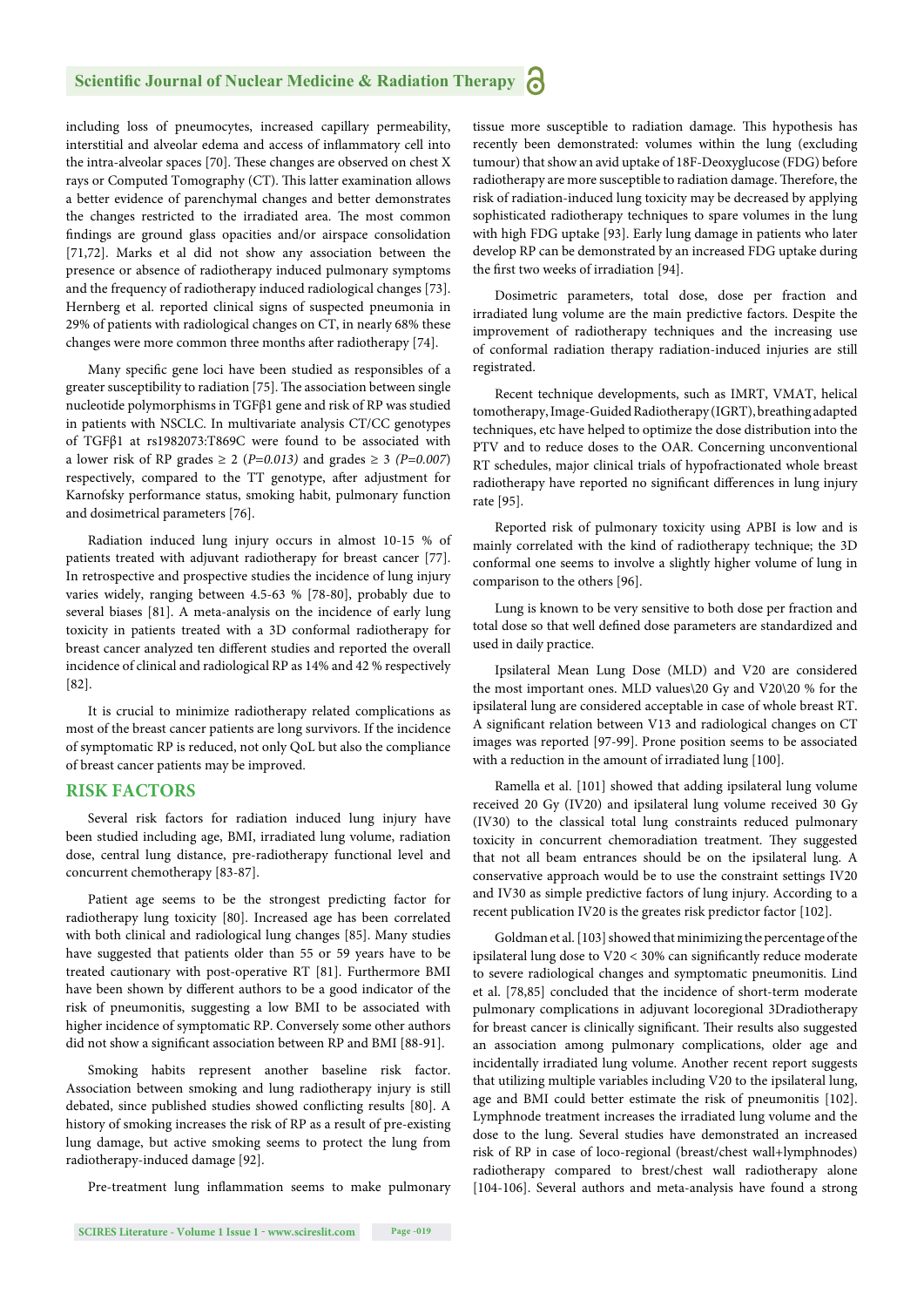association between supraclavicular field irradiation and incidence of RP [82]. The Internal Mammary Nodes (IMN) irradiation too is associated with an increased incidence of RP [78,85]. Another study found a strong correlation between using electrons beams for the chest wall and symptomatic RP, probably related to the inhomogeneity caused by the scattering effect of electrons [104]. Chest/Lung Distance (CLD), easy to measure at the time of simulation [107], has been shown to be predictive of lung toxiticy because of its correlation with the irradiated lung volume [108]. This paremeter gain impontance especially in case of tangential fields treatments.

The recent publication of the EORTC trial 22922-10925 results confirms that radiotherapy on lymphatic drainage improves the risk of lung fibrosis, even if in less than 5% of the population, at a median follow-up of 10 years. Only 3% of the 3866 eligible patients experienced pulmonary fibrosis (4.4% in the nodal-irradiation group vs. 1.7% in the control group,  $P < 0.001$ ). No significant difference was observed between the two study groups with respect to performance status. The author registered an increased risk of pulmonary fibrosis at 10 years if compared with 3 year follow-up in both groups (from 0.9% to 1.7% in the control group and from 2.8% to 4.4% in the nodalirradiation group [109].

The use of breath holding techniques even for right sided breast cancers, if lymphatic drainage radiotherapy is prescribed, lowers the risk of pneumonitis and secondary lung cancer (even in smoking patients) suggesting to apply breath-hold for locoregional irradiation of right-sided breast cancer patients [110].

Several studies concerning mortality from RT-related lung cancer showed that the risk is correlated with total dose to the lungs, thus recommending a mean dose of 7-18 Gy for the ipsilateral, and a dose of 0.1-3 Gy for the contralateral lung [114].

# **SYSTEMIC TREATMENT RELATED FACTORS**

Many studies have shown that concomitant RT and endocrine therapy (tamoxifen) could represent a pulmonary fibrosis risk factor [111]. In patients receiving adjuvant hormonal manipulation, tamoxifen and RT is routinely associated, but should be administered with caution in case of potentially radiosensitive patients. Conversely concomitant RT and aromatase inhibitors seems to be safe and no toxicity was observed in the irradiated lung tissue [112], although estrogen deprivation has theoretically a negative effect on postradiation tissue remodeling. Several chemotherapeutic agents are able to induce pulmonary toxicity, independently by RT. The concomitant administration of paclitaxel and RT significantly increases the risk of lung injury due to the radio-sensitizing effect of taxanes, and should be therefore avoided [113].

#### **PREVENTION**

The effect of giving a radioprotective agent concomitantly with radiation to prevent normal lung tissue toxicity is the object of research in several studies. Amifostine, an aminothiol with broadspectrum cytoprotection, did not reduce the incidence of RP in a large randomised Phase III RTOG study. Neither there was evidence of a tumour-protecting effect [115]. Pentoxifilline taken during radiation therapy significantly decreased pulmonary toxicity in a small study [116].

Incidentally the ACE inhibitor use decreased the risk of RP in lung cancer patients receiving thoracic irradiation in a retrospective study and in animal models [117].

# **TREATMENT**

There are no controlled, randomised trials on the treatment of RP. In case of grade I toxicity patients are mostly asymptomatic with only radiographic findings and seldom a dry cough. No treatment is recommended. In case of grade II toxicity corticosteroids are suggested if patients have more severe complaints. However, mild forms of grade II can be treated with inhalation corticosteroids and bronchodilators. More severe grade II and grade III toxicities are treated with Prednisolone 30-40 mg daily for two weeks followed by a slow dose reduction for six to twelve weeks [118]. A relapse may occur after discontinuation of corticosteroids. A substantial reduction in symptoms is normally seen, as well as an improvement of the radiological abnormalities. For patients with grade IV RP and severe respiratory insufficiency, continuous oxygen or even assisted ventilation is required. Some patients with RP are resistant to corticosteroids. This is due to more than 1.5-times increase of the lung epithelium-specific protein Krebs von den Lungen-6 (KL-6), which is produced by and secreted by type II pneumocytes. It is suggested that these patients can be treated with azathioprine or cyclosporine A [119]. There is no proven effective treatment for radiation-induced lung fibrosis. It occurs months to years after the end of RT, in response to the initial tissue injury, and leads to permanent impairment of oxygen transfer [120].

#### **CARDIOVASCULAR TOXICITY**

It is well known that postoperative radiotherapy may have adverse effects in long-term survivors and an increased mortality was observed in long-term survivors since the first meta-analysis by Cuzick and colleagues [121]. The Scandinavian studies and cancer registries identified a high rate of cardiac deaths in patients treated with post-operative RT for left sided breast cancer and underlined its role in the increased long-term mortality of this population. Interestingly a clear dose-response relationship was defined according to Scandinavian trials analysis. This dose-effect relationship has been confirmed by the meta-analysis of the Early Breast Cancer Trialists' Collaborative Group (EBCTCG) in 2005 [122]. Since then, these consolidated findings have been consistently taken into account for modern radiotherapy treatment planning [123].

The exact causes of cardiotoxicity after radiotherapy in breast cancer patients is not clear [124].

The potential role of radiotherapy in causing cardiotoxicity derives from the evidence that patients, treated with mantle field irradiation for Hodgkin lymphoma, experienced pericarditis, as well as congestive heart failure, ischemic coronary artery disease, arytmia or miocardial infarction [125].

Experimental evidence suggests indirect harmful effects of microvascular and macrovascular damage on the myocytes. It has been postulated that radiotherapy leads to an acute inflammation within the heart blood capillaries and to continuous inflammatory processes, resulting in endothelial cell proliferation and formation of fibrin thrombi with obstruction of the myocardial capillary lumen. A consequently reduction of collateral flow and vascular reserve causes ischemia and macrovascular injury. This phenomena could accelerate an age related atheroschlerosis leading to CAD (Coronary Artery Disease) [126]. Therefore, it is quite comprehensible that epidemiologic studies detected baseline cardiac risk factors as independent risk factor for cardiovascular disease after radiotherapy. Those risk factors are age, hypertension, diabetes mellitus, high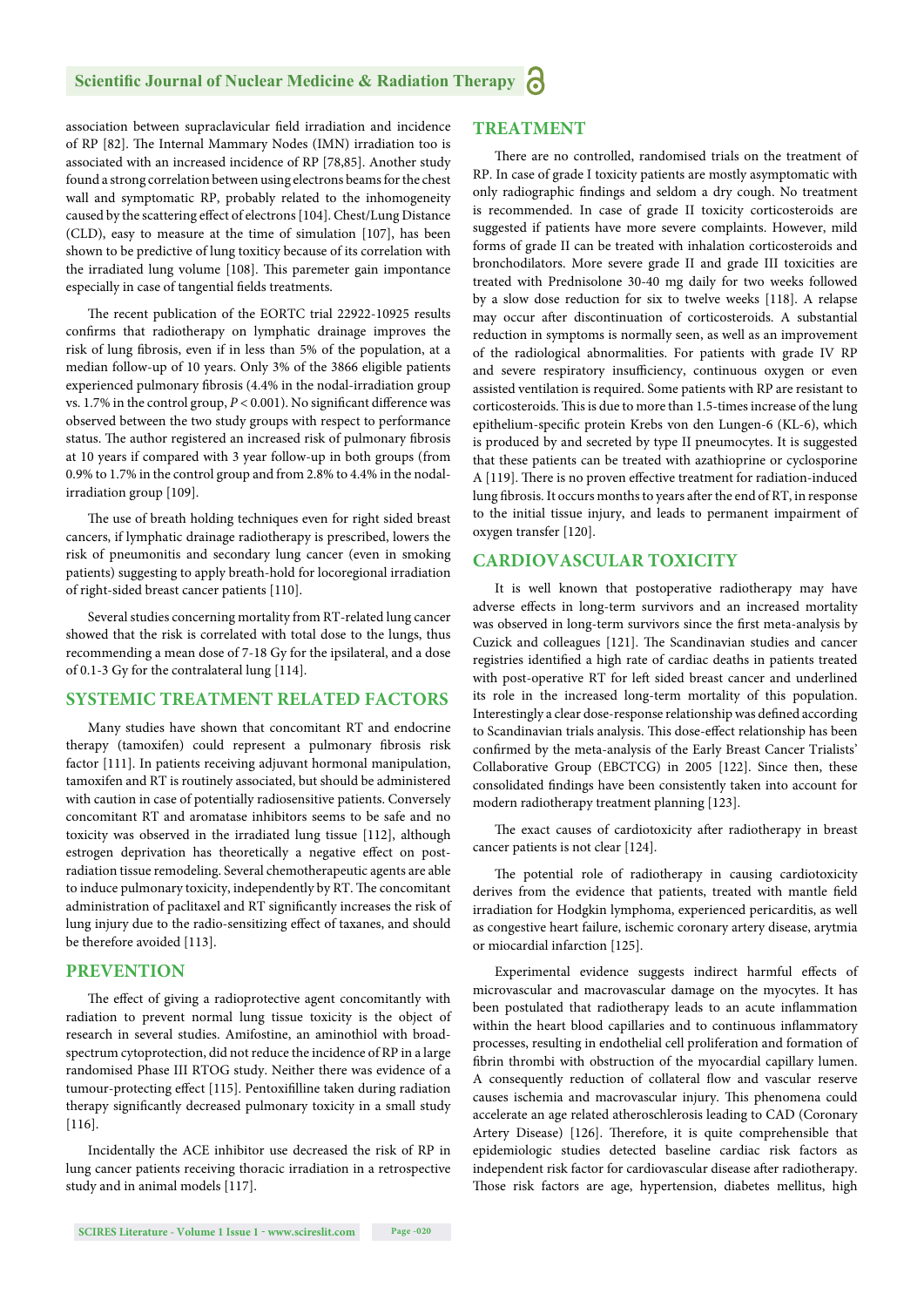total cholesterol levels, family history of early myocardial infarction and smoking [127]. Concomitant administration of cardio-toxic systemic treatments should be strongly considered when prescribing RT. Cardiotoxicity of anthracycline-based chemotherapy regimens is well-known and studied; therefore their concomitant use with radiotherapy is not recommended. Safety of adding trastuzumab to standard adjuvant systemic therapy for Human Epidermal Growth Receptor 2 Factor (HER2) positive early breast cancer was largely demonstrated [128]. Among patients who received radioherapy, there were no significant differences across treatment arms in the incidence of acute skin reaction, pneumonitis, dyspnea, cough, dysphagia, or neutropenia. In particular, the 3-year cumulative incidence of cardiac events was 2.7 % with or without radiotherapy. Safety of trastuzumab, given concomitantly to radiotherapy in the adjuvant setting, was further investigated in large observational serie and no significant impact on cardiac toxicity profile was detected [129,130].

Asian studies have demonstrated, on the contrary, a higher risk of acute LVEF dysfunction [131] suggesting that trastuzumab and left sided radiotherapy have at least a combined effect on cardiac toxicity. The authors suggest that a LVEF  $> 50\%$  before the initiation of trastuzumab and RT is required. The main limitation of this study is that LVEF is not sensitive enought to detect early and minor cardiac disfunction, so that the actual toxicity might be underestimated [131].

The cardiac toxicity of radiotherapy in breast cancer is certainly less than the one of several drug therapies. However, up to now, it still remains unclear if late effects after combination of both therapies can become manifest in old age with decreasing compensation ability of the heart. Finally, this is not a specific radiotherapy related toxicity but a multifactorial one [132]. Several studies deal with the effect of dose on specific cardiac structures in patients undergoing radiotherapy. Lind et al. [133] evaluated post-radiation regional myocardial heart perfusion changes with Single-Photon Emission Tomography (SPECT) in 69 patients. They correlated the Left Anterior Descending artery (LAD) distribution SPECT changes with the percentage of irradiated Left Ventricle (LV) volume and risk factors for coronary artery disease. The meta-analysis of Darby et al. [134] confirms wellknown data on cardiac risks in old studies and has identified a doseresponse relationship. Unfortunately it gives no conclusive answers to the most important question of how best to protect the heart against radiation toxicity. CAD rate increased linearly with the mean dose to the heart, with no apparent threshold. Critical doses and volume relationships are not well defined, mainly due to wide variation in structures delineation [135]. Current recommended mean heart dose is around 2-7 Gy for left -sided, and 1.5 Gy for right-sided patients [136]. Despite a significant reduction in the mean heart dose has been observed in the last decades with the development of more sophisticated raditherapy techniques, an increased risk of cardiac toxicity has been registered [137].

Due to this reason national and international guidelines highlight the sparing of the Organs at Risk (OaR), with peculiar attention to the heart. The Danish Breast Cancer Cooperative Group suggests to administer the prescribed therapeutic dose to the tumor bed sparing LAD, heart and lung [138]. The authors suggest, in case of standard treatments, to respect the following dose constrains: for LAD maximum 20 Gy, for heart V20\10 %, and V40\5 %, using standard fractionation.

Hypofractionation for whole breast RT is approved, recommended, increasingly used and often considered a standard

treatment schedule [139]. No evidence of a higher incidence of adverse cardiac events is reported, and some authors suggest that hypofractionated RT might be even safer, in terms of heart sparing, than conventional regimens [140]. An innovative fractionation schedule (hypofractionation with integrated boost) was tested, and doses to organs at risk were routinely determined and documented during treatment planning. Interestingly the mean heart dose was only 1.48 + 0.9 Gy *(n=151)* [141].

The IMN irradiation is associated with an increased dose delivered to heart and coronary artery. The EORTC 22922-10925 study results showed that, after 10 years of follow up, 1% of patients had cardiac fibrosis (1.2% if lymphnodes RT vs. 0.6%,  $P = 0.06$ ), and 6% had cardiac disease (6.5% if lymphnodes RT vs. 5.6%, *p* = 0.25) [109].

On the contrary, no increased rate of cardiac disease was observed in the nodal-irradiation group of the Canadian trial at a median follow up of 10 years [142,143].

The Danish Population-Based Cohort Study evaluated 3089 patients on the effect of internal mammary node irradiation in early node-positive breast cancer. The authors registered equal numbers of patients who died of ischemic heart disease in both groups with a median follow-up of 8 years [144].

#### **PREVENTION**

Innovative techniques have been tested for avoiding inappropriate high doses to heart and LAD. Conventional 3DCRT uses tangential beams toavoid high dose region in the Ipsilateral Lung (IL) and heart. However, it results in poor conformity, homogeneity and hotspots outside the target volume. On the other hand Intensity Modulated Radiotherapy (IMRT) and Volumetric Arc radiotherapy (VMAT) improve the dose conformity inside the target at the cost of an increased low dose spread to Contralateral Lung (CL) and Contralateral Breast (CB) which could increase the risk of secondary cancer [145,146]. Additional advantages of these techniques is their ability to provide differential dose distributions, allowing the Simultaneous Integrated Boost (SIB) delivery [147,148] Of note IMRT plans employ higher Monitor Units (MU) and hence increases the delivery time by 3-4 folds compared to VMAT and conventional 3DCRT. Increase in treatment time, MU, leakage, scatter radiation in IMRT has implications on tumor cell repair and repopulation [149,150].

Another issue of post-operative radiotherapy is the breast motion due to breathing. At present, the Deep Inspiration Breath Hold Technique (DIBH) is increasingly used for reducing the target motion and primarily for reducing the hearth dose [151-153]. In deep inspiration, the heart sinks down and the distance from the chest wall increases. First dosimetric studies on single patients showed a significant reduction in heart and lung dose using this modality. It has to be clarified whether the unique dosimetric advantage is clinically relevant or not, as of today there are no prospective studies or data demonstrating a possible clinical benefit of DIBH irradiation on the late cardiac toxicity rate for left breast irradiation. Noteworthy preliminary retrospective data on CT based "calcium score" of the coronary arteries provided some evidence that radiotherapy of left sided breast cancer using breath hold may be associated with less calcification [154]. Due to the long interval between radiotherapy and the appearance of heart toxicity, we need many years to assess the clinical impact of DIBH on cardiac toxicity. Even though the best clinical practice is to reduce the heart and LAD dose to as low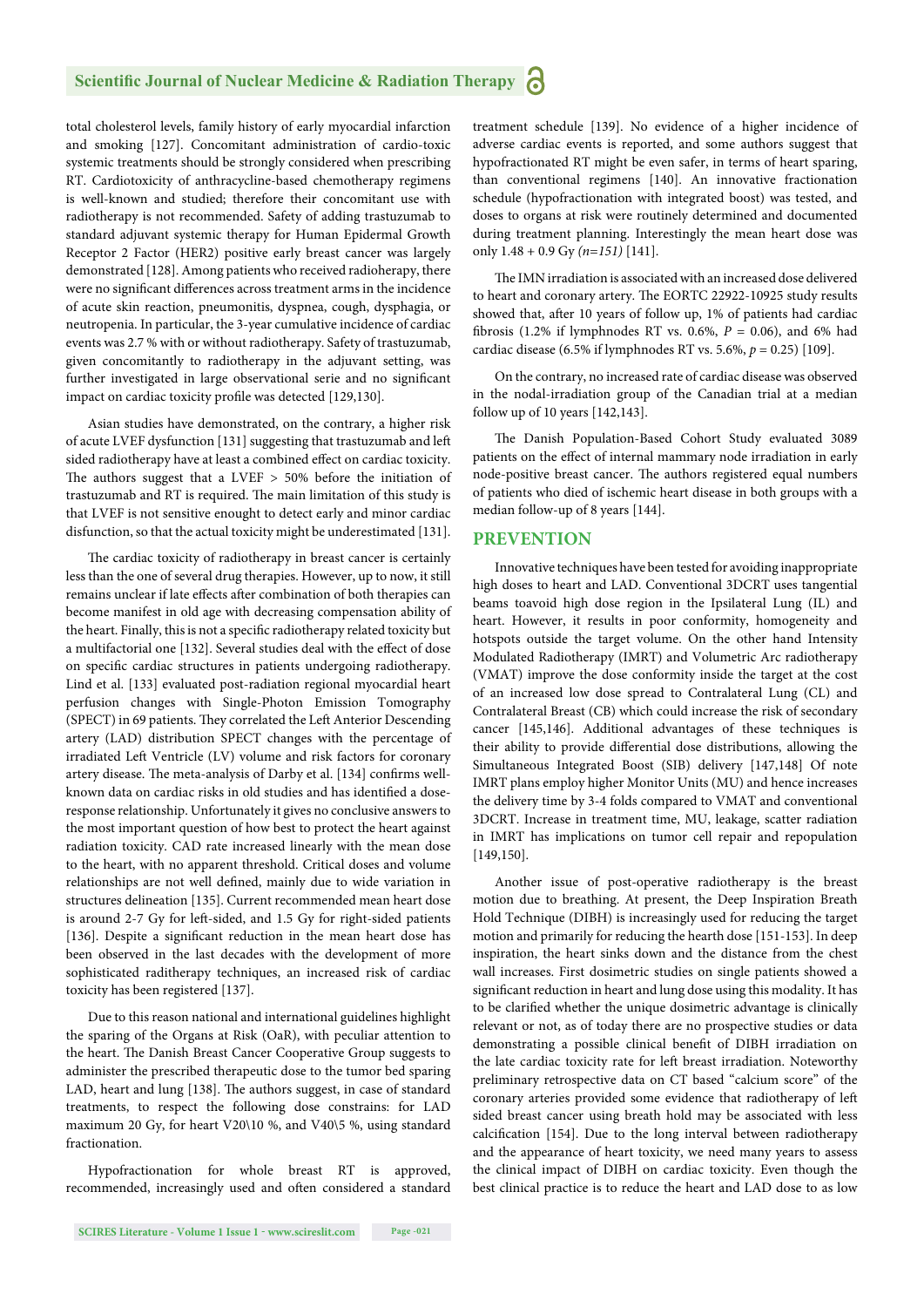as reasonably achievable. Data from the major retrospective series indicate that an increasing mean cardiac dose was clearly associated with a proportional increased rate of major coronary events [155,156]. Sardaro et al. reported a 4% increase in the late heart disease risk per 1 Gy in mean heart dose [156]. Darby et al. have estimated that a 1 Gy increase in mean heart dose will result in a 7.4% higher rate of major coronary events, defined as myocardial infarction and death from ischemic heart disease [155]. Obviously, mean heart dose sufficiently reflectes coronary artery exposure in patients treated with DIBH in a recent analysis [157,158].

A recent study [159] showed a significant reduction in mean heart dose of 20% with IMRT and 23% with VMAT. (In this study also was seen an additional decrease in heart and LADCA dose by IMRT in both FB and DIBH irradiation, compared with VMAT) Therefore, it has been ongoing and continuing institutional policy to use the DIBH technique whenever feasible as the standard irradiation method for all left -sided breast cancer patients in order to keep the heart and LAD dose as low as possible.

Irradiation in prone position is another promising treatment option. Several publications are in favor of replacing the supine standard position by the prone one for whole-breast irradiation, especially in patients with large breasts [160-162]. Recently, Mulliez et al. [160] reported a phase III randomized trial in this context, in which skin desquamation, dermatitis and edema were significantly reduced. Moreover the dose to the ipsilateral lung and the LAD were significantly reduced. Comparing the prone and supine treatment positions in 400 patients, Formenti et al. [162] evaluated the in field volumes of the heart receiving the full dose as a surrogate for normaltissue exposure. They described a considerable anatomical variability of the volume range, but were also able to show a significantly lower mean dose to the heart in the prone position.

Another way to reduce heart toxicity should be the use of Accelerated Partial Breast Irradiation (APBI), which exclusively targets only the lumpectomy site plus some margin. Current techniques for APBI are Intraoperative Radiotherapy (IORT), multiinterstitial brachytherapy, intracavitary brachytherapy and external beam radiotherapy. The available data on APBI suggests acceptable local control and survival in selected patients with low-risk breast cancer [163].

# **THYROID TOXICITY**

The true prevalence of radiotherapy-induced Hypothyroidism (HT) in patients who receive radiotherapy is not known because Thyroid Function Tests (TFT) are not routinely assessed prior and after the treatment. Additionally, the radiation dose to the thyroid gland is not routinely evaluated because this organ is neglected as OaR, especially if only the breast is irradiated [164].

HT is one of the late toxicities of curative RT to the neck region, and the reported incidences of HT ranges from 20% to 52% in patients treated with radiotherapy for head and neck cancers and Hodgking disease [165-168].

Conversely only few studies have performed clinical DVH analysis for thyroid dysfunction after radiotherapy in breast cancer patients and, according to their results, the incidence of HT varies from 6% to 21% [169-173].

Thyroid dysfunction develops in nearly 15% of patients, it is detectable usually 3 months after the end of radiotherapy and progressively increases at nearly 6 years from the end of radiotherapy, the authors registered the maximum amount of HT in nearly 66% of patients [174-177]. Therefore they considered this toxicity as a late side effect of radiotherapy. The cumulative incidences [178] of HT in patients irradiated in the supraclavicular region at 3, 4, and 5 years after treatment were 10%, 22%, and 40%, respectively, whereas the cumulative incidences of HT in patients not irradiated in the supraclavicular region at 2, 3, and 5 years after RT were 3%, 8%, and 27%, respectively.

HT can be easily diagnosed with laboratory tests, including serum Free Thyroxin (FT4), Free Triiodothyronine (FT3) and Thyrotropin (TSH). Clinically evident HT is generally characterized as a reduction in serum FT4 concentration with a high serum TSH concentration and the existence of clinical symptoms like fatigue/weakness, weight gain, cognitive dysfunction, edema, cold intolerance, myalgia/ paresthesia, depression, decreased hearing, constipation, dry skin, arthralgia, menorrhagia, and hoarseness. In the subclinical HT, on the contrary, the patients have no sympthoms but increased TSH concentration while FT4 level could be low or within normal limits.

Radiotherapy induced hypothyroidism is caused by the damage of small thyroid vessels and artheriosclerosis of larger vessels, additionally parenchymal injury of thyroid cells and secondary capsular fibrosis contribute toimprove toxicity [179].

The irradiation dose is a significant factor for the prediction of thyroid dysfunction [180-184] but, as previously stated, few researchers consider routinely thyroid as OaR and evaluate the Dose Volume Hystogram (DVH) of this organ. Kuten et al underlined a correlation between the dose to the tyrhoid and HT [185]. Yoden et al. [186] too analysed DVHs to evaluate the correlation between the percentage volume of the thyroid gland receiving doses and the thyroid function. These researchers have suggested that the percentage volume of the thyroid gland receiving doses between 10 and 60 Gy (V10 to V60) would represent a predictor of HT, and the percentage volume of the thyroid gland receiving doses V10 to V30 had a significant impact on the peak level of TSH. Similarly, Cella et al. [182] showed that the V30 value was the only predictor for HT. Additionally, Akgun et al. [181] reported that V30 was a statistically significant predictor for the development of HT. Kim, et al. [183] revealed that the thyroid V45 value can predict the development of HT and a V45 of 50% can be used as a threshold in RT planning. In contrast, Diaz et al. [187] reported no clear correlation between Dmean, Dmin, Dmax, V10 to V70 and HT. These data are confirmed by Alterio et al: in their experience too Dmean, Dmin, Dmax, V10, V30, V50, and 5 other point doses were not associated with HT [168]. In the study by Johansen et al. [173] 15 patients with small thyroid volumes experienced a higher risk to develop HT after RT, as less thyroid tissue receiving doses less than 30 Gy is available for adequate thyroxin making; anyway in their study no statistically significant intergroup variations were found between V20 and V50. According to the study published recently by Kanyilmaz G.et al. [178] HT group had smaller thyroid gland volume than those with normally functioning glands (13.25 cm<sup>3</sup> vs 19.63 cm<sup>3</sup>, respectively,  $p = 0.08$ ), but the results were not significant. There were no relationships observed between Dmin or V10 to V50 and HT, but Dmean and Dmax were statistically significant dosimetric predictors for HT. According to multivariate regression analysis, Dmean was the only prognostic factor that predicted HT. The authors concluded that  $Dmean > 21$  Gy was a threshold value for the development of HT.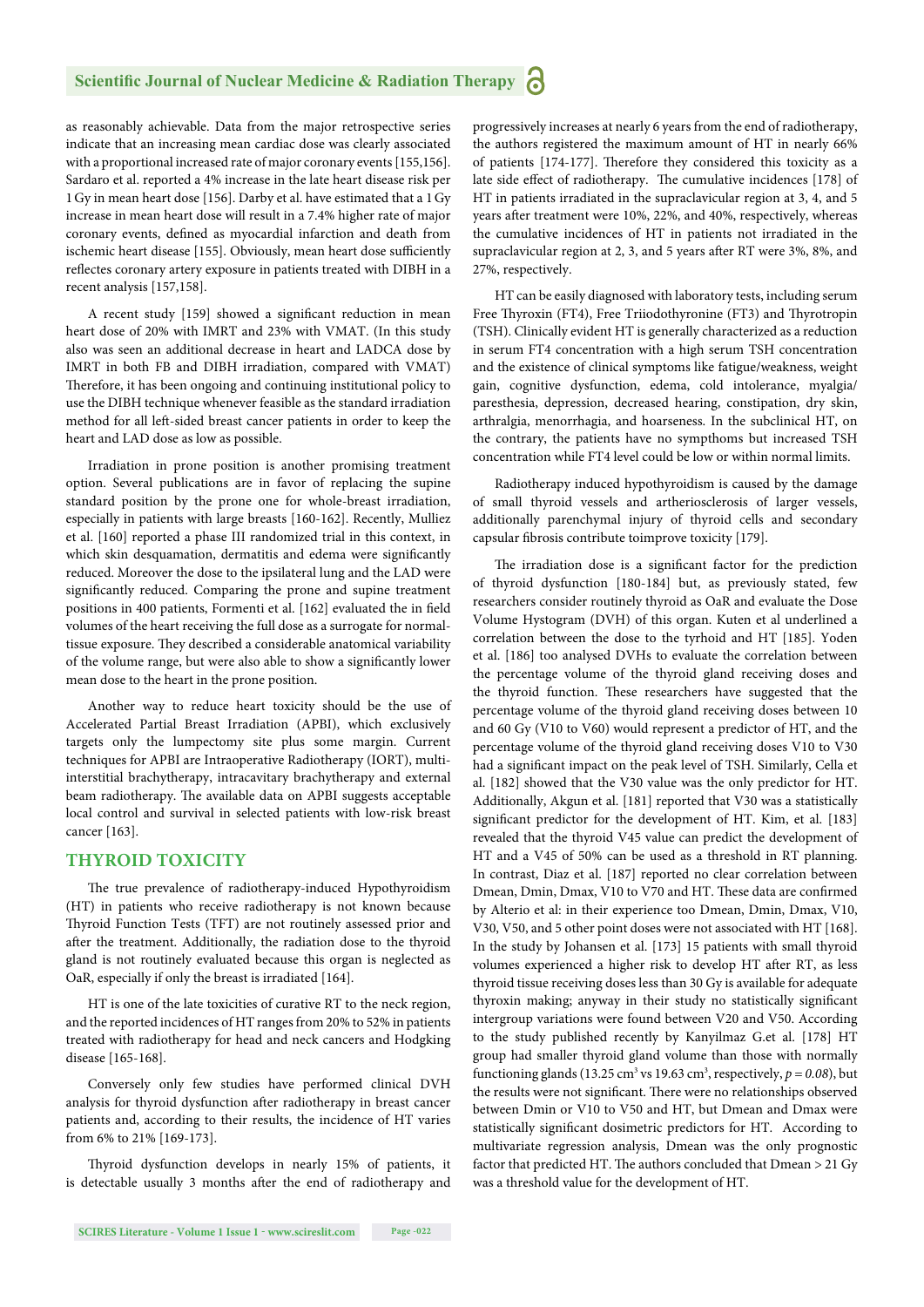Some others risk factors were identified as predictors for thyroid disfunction. Radiotherapy volumes are statistically significant predictors in the study of Kanyilmaz et al. [178] 84 % of patients with HT were in the supraclavicular region irradiated group. Smith at al. [171] found no difference in the incidence of HT between breast cancer patients with more than 4 positive lymphnodes and therefore irradiated on the supraclavicular fossa if compared with patients treated on the breast/chest wall only.

Age is associated with the development of postradiation HT. Radiosensitivity of the thyroid gland is believed to decrease with increasing age [171,187] even if in the cohort of Kanyilmaz G, et al. [178] age did not have a statistically significant effect on HT.

Chemotherapy impact on HT is not clearly proven. According to Jereczek-Fossa, et al.'s review [179], the impact of chemotherapy and hormone therapies on the risk of HT was controversial. In Kanyilmaz et al. hemotherapy administration was not a statistically significant predictor of HT [178]. Hormonotherapy too has no impact on the risk of HT. This study confirmed that the extent of surgery and the nodal status, related with supraclavicular fossa irradiation, were also a statistically significan predictor for HT.

Prevention and treatment: The practice of nodal radiotherapy for early breast cancer is increasing in many centres. Sentinel node biopsy is now standard practice and there is a move towards considering radiotherapy instead of further surgery for some lymph node positive patients. This policies derive particularly from the results of the EORTC 10891-22023/ AMAROS trial which showed very low recurrence rates in the axilla with radiotherapy and surgery [188].

The EORTC trial 22922/10925 investigated 4004 patients for detecting the role of lymphnode irradiationin low-inermediate risk breast cancer patients [142]. They report that disease-free, distant disease-free survival and breast-cancer mortality were improved and a marginal effect on overall survival was detected in the group of patients irradiated on the regional lymphnode volumes. The Canadian MA20 study reported on 1832 women who were node positive or high-risk node negative following conservative breast surgery and either an axillary dissection or sentinel-lymph-node biopsy [143]. They report that the addition of regional nodal irradiation did not improve overall survival but reduced the rate of breast-cancer recurrence.

Both these trials have lead conseguently to an increased rate of irradiation of regional lymphnodes in breast cancer patiens. The technology improvement of radiation therapy surely allows a better dosimetric coverage of the lymphnodes PTV with the possibility to erogate a lower dose to the OaR.

This dose coverage was greatly improved for plans produced with modulated techniques, saving in this way as much as possible the thyroid gland.

Clinical HT is an irreversible condition, requiring lifelong treatment with thyroxin supplementation. Replacement treatment reverses all symptoms and signs of HT [180]. However, if replacement treatment is not carried out, both clinical and subclinical HT are related to worse perception of quality of life.

According to the American Association of Clinical Endocrinologists and the American Thyroid Association Guideline for HT [189] patients who had clinical or subclinical HT with elevated serum TSH concentration above 10 μU/mL were planned to require hormon replacement therapy.

# **BRACHIAL PLEXUS TOXICITY**

Neurological symptoms and signs of brachial plexus dysfunction may occur as a complication of radiotherapy for the treatment of breast carcinoma, but may also result from metastatic spread of tumour, unrelated acute brachial neuritis, traumato the plexus during surgery or radiation-induced plexus tumours. The most common causes are Metastatic Brachial Plexopathy (MBP) and Radiation-Induced Brachial Plexopathy (RBP).

The wider indications to adjuvant radiotherapy on regional lymph nodes and specifically on suvraclavicular fossa highlight the risk of improved neurological toxicity caused by the unavoidable irradiation of the brachial plexus [142,143]. The recent publication of the results of the EORTC 22922/19025-MA20 and Danish trials indicates that locoregional radiotherapy has an impact on DFS, DMFS andOS, even not significative with a median FU of ten years. This benefit is detected even in patients with 1-3 positive axillary lymphnodes [190-193].

The timing to onset of brachial plexopathy and the first symptom of plexus disorder variy widely. The average interval rangesbetween 7.5 months tand 6 years while symptoms may develop decades after treatmet or with a relatively short latency as indicated by other authors [194-198]. Kori et al reported that symptoms from brachial plexopathy arose within 4 years from treatment [194], while Fathers et al. reported that the median time to onset of symptoms was 1.5 years [196]. The median follow-up time since RT completion was over 5.5 years in the report of Leong et al. [199] enough to identify arm morbidity, including plexopathy-associated symptoms and functional deficits, if present.

Conversely we will have to consider that several previous studies, in which larger doses per fraction was prescribed, demonstrated a latency period up to 20 years [195,197,198].

The mechanism of plexophaty is believed to be a combination of failure of cellular proliferation and localized ischemia. The net result is fibrosis of the neural and perineural soft tissues secondary to microvascular insufficiency. This, in turn, leads to ischemic damage to the axons and Schwann cells [200].

Sensory symptoms, such as numbness, paresthesia and dysesthesia, swelling and weakness of the arm are the predominant clinical evidence of such a damage. These neurologic symptoms can be progressive and may lead to a weak and edematous arm.

Most radiation plexopathies are painless, but when present, pain symptoms are usually limited to the shoulder and proximal arm. Such pain usually is rated as mild to moderate in intensity. Significant pain complaints are more commonly associated with recurrent tumor than with radiation plexopathy [200].

The frequency of radiation-induced brachial plexopathy has declined over the past 60 years and depends significantly on both the radiation dose and the proximity of the radiation volume to the underlying plexus. In the 1950s, the incidence was as high as 66% after 60-Gy total dose to the axilla and supraclavicular area using 5 Gy/fraction. The current incidence is 1-2% in patients receiving a typical dose of less than 55 Gy [201].

Breast carcinoma accounts for 40-75% of reported cases of brachial plexophaty, followed by lung carcinoma and lymphoma [194-196].

Paresthesia is a fairly common sympton among women treated with post-operative radiotherapy for breast cancer in Sweden, with a prevalence of approximately 17% [202].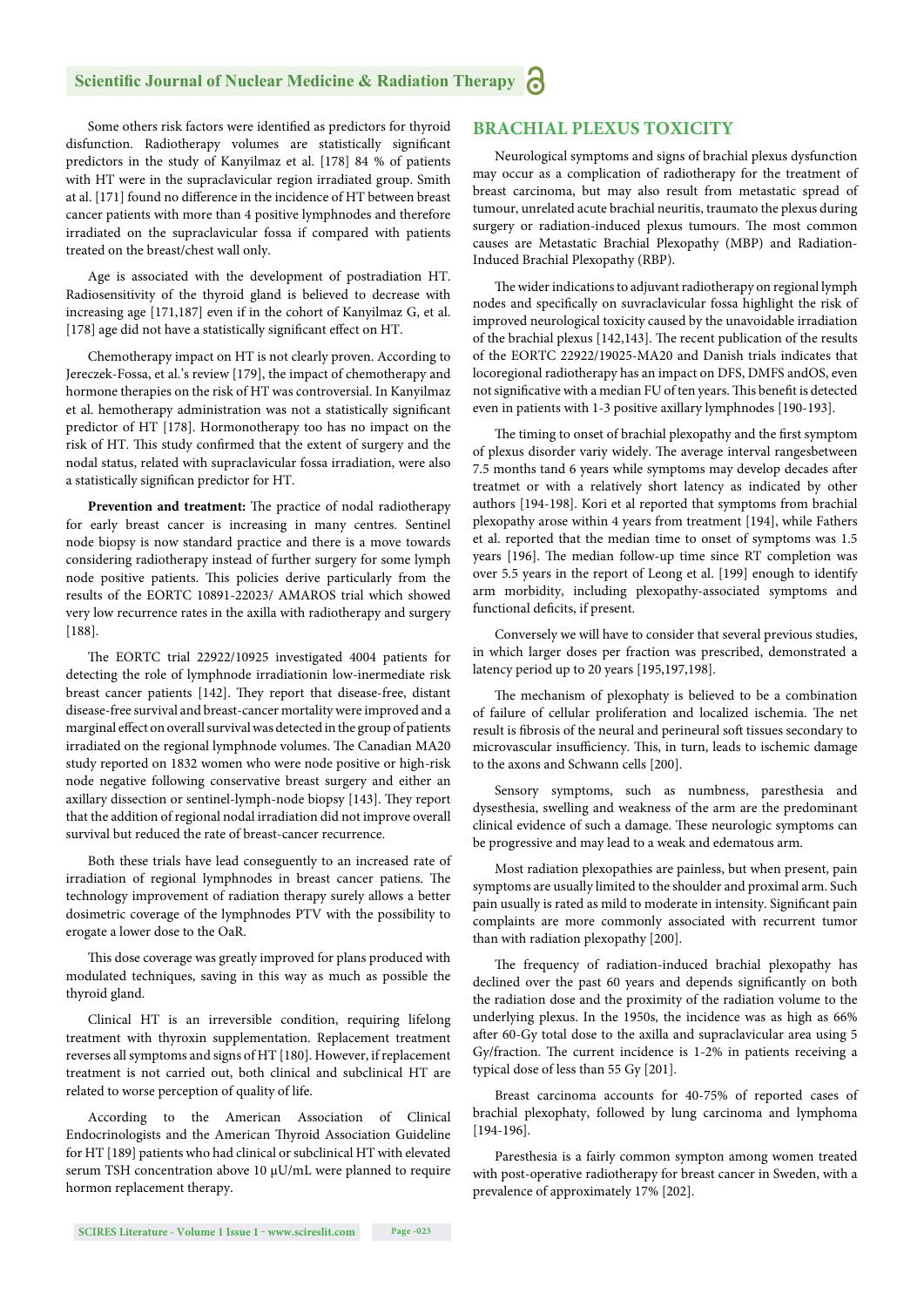Lundstedt et al reported 25% of paresthesia after RT of supraclavicular lymphnodes, 13% in patients without RT [203].

#### **RISK FACTORS**

The radiation dose, treatment technique, concomitant use of chemotherapy, surgical lymph node dissection and underlying comorbidities such as diabetes, hypertension, obesity, and vascular disease have been demonstrated significant association with the development of radiation injury to the brachial plexus [204,205].

Given that breast cancer often is treated with radiation therapy, women experience a greater incidence and prevalence of radiationinduced brachial plexopathy than men [206].

Advanced age may be a risk factor for the development of brachial plexopathy after radiation treatment [207].

It is well known that high doses to the brachial plexus increase the risk of neuropathy, as shown by Powell, et al [208], Olsen, et al [209] and Johansson, et al [195] in their comparisons of different fractionation schedules.

The effects of nodal RT total dose and dose per fraction on the risk of brachial plexopathy have been evaluated in studies conducted before the era of CT planning. In a retrospective study of 449 patients treated from 1982-1984, Powell et al reported that symptoms of brachial plexopathy increased from 1% with 54 Gy in 30 fractions (1.8 Gy/fx) to 6% with 45 Gy in 15 fx (3 Gy/fx). *(p* = 0.09*)* [208].

Galecki et al. suggested that the rate of radiation induced plexophaty increased sharply with doses beyond 55 Gy (delivered at 2 Gy/fx) [206].

As shown in a recent publication by Leong et al. [199], limiting hypofractionation to fraction sizes 2.25 to 2.5 Gy/day with a compensatory reduction in total dose may reduce overall treatment time, without increasing the risk of shoulder or brachial plexus fibrosis. In the UK Standardisation of Breast Radiotherapy (START) A and B trials, nodal radiotherapy was prescribed in 14% and 7% of subjects respectively [210]. Hypofractionation in the START trials was not associated with increased risks of arm symptoms, brachial plexopathy or lymphedema [210]. The START A trial reported one case of brachial plexopathy (0.1%) if a schedule of 41.6 Gy in 13 fractions  $(3.2Gy/fx)$  was used. The START B trial reported no case of plexopathy among 82 women treated with 40 Gy in 15 fractions  $(2.67 \text{ Gy/fx})$ . These findings were confirmed by a retrospective series of 257 patients treated with HFRT 42 Gy in 15 fx (2.8Gy/fx) which reported no cases with brachial plexopathy with a median follow-up of 6 year [211].

Another randomized trial [212] reinforce these data. In the British Columbia post-mastectomy RT (PMRT) randomized trial [213], locoregional radiotherapy was delivered over 16 fractions in which the mid-axillary dose was 35 Gy, a dose lower than the HF nodal RT prescriptions evaluated in the current study. The short PMRT regimen resulted in a significant reductions in the risk of loco-regional recurrence and improvements in 20-year breast cancer survival. Although limited by cross-trial comparison, the locoregional control and survival outcomes observed in the British Columbia trial were consistent with outcomes in the Danish PMRT trial in which a conventiona fractionation was used. In a recent study published by Nelson Leong, et al. [199], hypofractionation was not associated with increased patient reported arm symptoms or functional deficits compared to conventional one.

In the report by Lundstedt, et al. [203] paresthesia in relation to dose/volume was evaluated. Paresthesia was reported in 25% of patients treated with raditherapy to the supraclavicular lymphnodes, with a  $V40Gy \ge 13.5cm^3$ , compared with 13% if no radiotherapy was prerscribed, RR1.83 (95% CI 1.13-2.95).

A irradiated volume effect was suggested by Emami, et al [214] when they irradiated the brachial plexus by thirds: radiotherapy on one third induced less toxicity probably because one third was a little more radio-resistant than all 3 at the same time. Volume effects after irradiation of the brachial plexus has also been suggested by Amini et al [215] and Eblan et al [216].

# **REHABILITATION PROGRAM**

Therapeutic modalities should focus on reducing pain, strengthening, preservation of range of motion and limiting lymphedema. The interventions and modalities stricly depend on the kind of impairments (i.e. weakness, pain, lymphedema, range of motion) and are based on occupational therapy and sensorial/motorial re-education techniques [217]. Anticonvulsants and antidepressants are used to manage severe muscle spasms and provide pain relief in neuralgia.

#### **PROGNOSIS**

One third of patients experience severe progression of their radiation-induced plexopathy, whereas the remainder a gradual one. A mild form of reversible radiation plexopathy may present rarely.

# **PATIENT EDUCATION**

Patients should be awared on the expected progressive course of radiation plexopathy. A home exercise program should be considered to preserve strength and range of motion of shoulder and arm. Susceptibility to trauma and infection due to altered sensation, edema and fibrotic tissue should be discussed.

#### **RARE TOXICITY AND SECONDARY TUMORS**

The risk of secondary malignancies has been analysed by the Danish Breast Cancer Collaborative Group: 18% of the premenopausal breast cancer patients treated with surgery alone developed a second non breast cancer: ovarian, endometrial and biliar tract cancer were the most frequent ones [218].

The annual risk ratio of radio-induced secondary cancer is 1.2, increases with follow up and is strictly correlated with the age at radiation treatment [219].

Two SEER studies evidenced no increased risk of secondary cancer in breast cancer patients treated with radiotherapy in the volumes receiving if < 1Gy, while the risk increased if dose overcame 1 Gy in organs such as pleura, esophagus, lung, bone, soft tissue and contralateral breast. Only 5% of controlateral tumors and 6% of the other cancers could be correlated to the previous radiation treatment in a population of 182000 women [220,221].

The risk of radio-induced sarcoma is nearly 0.2% at 10 years, tipically are induced by high doses and so arise usually inside the irradiated volumes. In case of angiosarcoma the interval should be lower, between1 and 2.5 years from the end of radiotherapy [222].

The risk of controlateral breast cancer depends on several factors (hormonal, genetics) while radiotherapy seems to have a role in improving the risk only in young women if irradiated on the internal breast quadrants [223].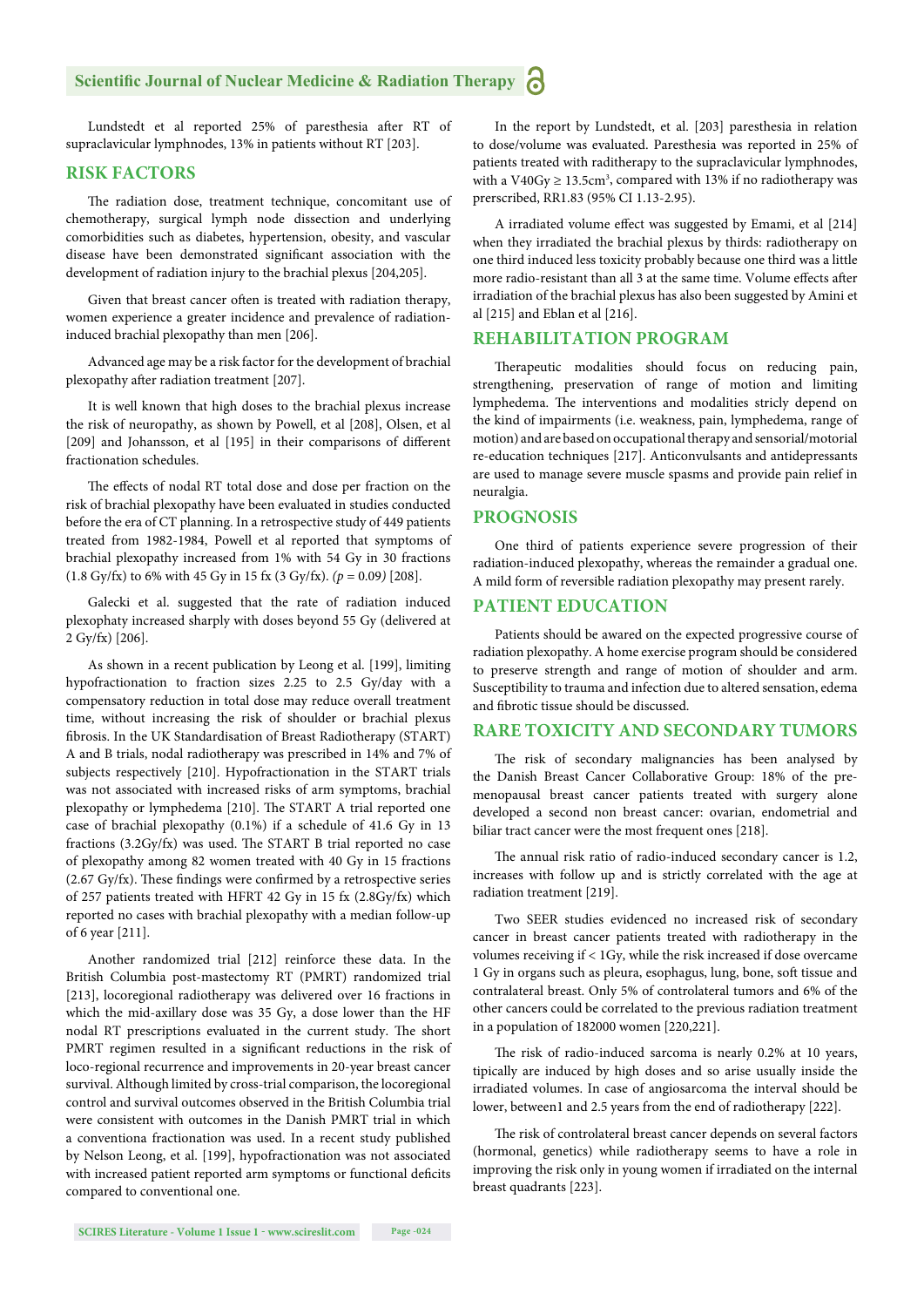# **Scientific Journal of Nuclear Medicine & Radiation Therapy**

A slightly improvement of lung cancer has been detected if high volume of lung has been irradiatiated especially in smokers patients and if high lung volumes have been irradiated [224,225].

# **CONCLUSIONS**

Radiation side effects have been extensively analyzed and categorized usig international scales (EORTC/RTOG, NCI CTCAE). The prevention and treatment of the most frequent radiotherapy toxicities are nowadays better standardized, due to technical improvement and dedicated personnel (phisicians, nurses, radiographers). Conversely we lack clear data on the interaction between radiotherapy and the other specific treatments (i.e. chemo/ hormono/immunotherapy, surgery, reconstructive surgery) and their best sequences for reducing toxicity. Moreover, due to recent publications, we will have to consider the irradiation of regional lymphnodes even in intermediate risk patients. This new attitude enforce more attention to neglected toxicities, such as the thyroid and brachial plexus ones, especially in these long term survival patients.

The patients characteristics have to be taken into account too for prescribing a tailored radiotherapy with the lowest collateral effects and toxicities.

Technological improvements allow us to obtain more dedicated treatments, image guided radiotherapy assures a proper positioning of the patients during the treatment and the respiratory gating allows a reduced dose to the hearth and the anterior coronary artery.

We aim that a wider diffusion of these new tools will further decrease acute and late radiotherapy toxicity.

#### **REFERENCES**

- 1. Early Breast Cancer Trialists' Collaborative Group, Darby S, McGale P, Correa C, Taylor C, Arriagada R, Clarke M, et al. Effect of radiotherapy after breast-conserving surgery on 10-year recurrence and 15-year breast cancer death: meta-analysis of individual patient data for 10,801 women in 17 randomised trials. Lancet. 2011; 378: 1707-1716. https://goo.gl/NzM7yA
- 2. Early Breast Cancer Trialists' Collaborative Group, McGale P, Taylor C, Correa C, Cutter D, Duane F, et al. Effect of radiotherapy after mastectomy and axillary surgery on 10-year recurrence and 20-year breast cancer mortality: meta-analysis of individual patient data for 8135 women in 22 randomised trials. Lancet. 2014; 383: 2127-2135. https://goo.gl/tafjh7
- 3. Cox JD, Stetz J, Pajak TF. Toxicity criteria of the Radiation Therapy Oncology Group (RTOG) and the European Organization for Research and Treatment of Cancer (EORTC). Int J Radiat Oncol Biol Phys. 1995; 31: 1341-1346. https://goo.gl/Xtq8jS
- 4. National Cancer Institute. Common Terminology Criteria for Adverse Events v4.0. NIH; 2009. NIH publication # 09-7473. Available from: Accessed July 10, 2016.
- 5. Waljee JF, Hu ES, Ubel PA, Smith DM, Newman LA, Alderman AK. Effect of esthetic outcome after breast-conserving surgery on psychosocial functioning and quality of life. J Clin Oncol. 2008; 20: 3331-3337. https://goo.gl/yj7WGQ
- Zeman EM. The biological basis of radiation oncology. In: Gunderson LL, Tepper JE, Bogart JA, editors. Clinical Radiation Oncology. 4th ed. Philadelphia. PA; 2016: 2-40. https://goo.gl/s7Eg94
- 7. Quimby E, Maccomb W. Further studies on the rate of recovery of humanskin from the effects of roentgen or gamma rays. Radiology. 1937; 29: 305–312. https://goo.gl/fLcBD6
- 8. Bourland JD. Radiation oncology physics. In: Gunderson LL, TepperJE, Bogart JA, editors. Clinical Radiation Oncology. 4th ed. Philadelphia. PA; 2016: 93-147.
- 9. Liu K, Kasper M, Trott KR. Changes in keratinocyte differentiation during accelerated repopulation of the irradiated mouse epidermis. Int J Radiat Biol. 1996; 69: 763-769. https://goo.gl/F9cddo
- 10. Schmuth M, Sztankay A, Weinlich G, Linder DM, Wimmer MA, Fritsch PO, et al. Permeability barrier function of skin exposed to ionizing radiation. Arch Dermatol. 2001; 137: 1019-1023. https://goo.gl/yX2pVL
- 11. Trott KR, Shirazi A, Heasman F. Modulation of accelerated repopulationin mouse skin during daily irradiation. Radiother Oncol. 1999; 50: 261-266. https://goo.gl/4e1UXS Koenig TR, Wolff D, Mettler FA, Wagner LK. Skin injuries fromfluoroscopically guided procedures: part 1, characteristics of radiation injury. AJR Am J Roentgenol. 2001; 177: 3-11. https://goo.gl/ZJx56x
- 12. Archambeau JO, Ines A, Fajardo LF. Response of swine skin microvasculature to acute single exposures of X rays: quantification of endothelial changes. Radiat Res. 1984; 98: 37-51. https://goo.gl/zH9Rpa
- 13. Hopewell J, Calvo W, Jaenke R, Reinhold H, Robbins M, Whitehouse E. Microvasculature and Radiation Damage. In: Hinkelbein W, Bruggmoser G, Frommhold H, Wannenmacher M, editors. Acute andLong-Term Side-Effects of Radiotherapy Biological Basis and ClinicalRelevance. Berlin. Springer. 1993; 1–16. https://goo.gl/eddjMs
- 14. Muller K, Meineke V. Radiation-induced alterations in cytokine productionby skin cells. Exp Hematol. 2007; 35: 96-104. https://goo.gl/a8QHYL
- 15. Petit-Frere C, Capulas E, Lyon DA, Norbury CJ, Lowe JE, Clingen PH, et al. Apoptosis and cytokine releaseinduced by ionizing or ultraviolet B radiation in primary and immortalized human keratinocytes. Carcinogenesis. 2000; 21: 1087-1095. https://goo.gl/qAiJMx
- 16. Beetz A, Messer G, Oppel T, van Beuningen D, Peter RU, Kind P. Inductionof interleukin 6 by ionizing radiation in a human epithelial cell line: control by corticosteroids. Int J Radiat Biol. 1997; 72: 33-43. https://goo.gl/dttse4
- 17. Hallahan DE, Spriggs DR, Beckett MA, Kufe DW, Weichselbaum RR. Increased tumor necrosis factor alpha mRNA after cellular exposure to ionizing radiation. Proc Natl Acad Sci U S A. 1989; 86: 10104-10107. https://goo.gl/ogxNGM
- 18. Martin M, Lefaix J, Delanian S. TGF-beta1 and radiation fibrosis: a master switch and a specific therapeutic target? Int J Radiat Oncol Biol Phys. 2000; 47: 277-290. https://goo.gl/SEGqA4
- 19. Pohlers D, Brenmoehl J, Loffler I, Müller CK, Leipner C, Schultze-Mosgau S, et al. TGF-beta and fibrosis in different organs - molecular pathway imprints. Biochim Biophys Acta. 2009; 1792: 746-756. https://goo.gl/nJFvZe
- 20. Mendelsohn FA, Divino CM, Reis ED, Kerstein MD. Wound care after radiation therapy. Adv Skin Wound Care. 2002; 15: 216-224. https://goo.gl/pa9XMm
- 21. Brown KR, Rzucidlo E. Acute and chronic radiation injury. J Vasc Surg. 2011; 53: 15-21. https://goo.gl/W8Q4TJ
- 22. Harper JL, Franklin LE, Jenrette JM, Aguero EG. Skin toxicity during breast irradiation: pathophysiology and management. South Med J. 2004; 97: 989- 993. https://goo.gl/vSWL9G
- 23. Ryan JL. Ionizing radiation: the good, the bad, and the ugly. J InvestDermatol. 2012; 132: 985-993. https://goo.gl/uFA8Yn
- 24. McQuestion M. Evidence-based skin care management in radiation therapy: clinical update. Semin Oncol Nurs. 2011; 27: 1-17. https://goo.gl/B13cw7
- 25. Ismaili N, Mellas N, Masbah O, Elmajjaoui S, Arifi S, Bekkouch I, et al. Concurrent chemoradiotherapy in adjuvant treatment of breast cancer. Radiat Oncol. 2009; 4: 12. https://goo.gl/DBEsge
- 26. Livi L, Meattini I, Scotti V, C Saieva, G Simontacchi, L Marrazzo, et al. Concomitant adjuvant chemoradiation therapy with anthracycline-based regimens in breast cancer: a single centre experience. Radiol Med. 2011; 116: 1050-1058. https://goo.gl/jErXBn
- 27. Hanna YM, Baglan KL, Stromberg JS, Vicini FA, A Decker D. Acute and subacute toxicity associated with concurrent adjuvant radiation therapy and paclitaxel in primary breast cancer therapy. Breast J. 2002; 8: 149-153. https://goo.gl/2udVTF
- 28. Chawla AK, Kachnic LA, Taghian AG, Niemierko A, Zapton DT, Powell SN. Radiotherapy andbreast reconstruction: complications and cosmesis with TRAM versus tissue expander/implant. Int J Radiat Oncol Biol Phys. 2002; 54: 520-526. https://goo.gl/RR8Uf9
- 29. Albornoz CR, Matros E, McCarthy CM, Klassen A, Cano SJ, Alderman AK, et al. Implant breast reconstruction and radiation: a multicenter analysis of longterm health-related quality of life and satisfaction. Ann Surg Oncol. 2014; 21: 2159-2164. https://goo.gl/9xH2Bq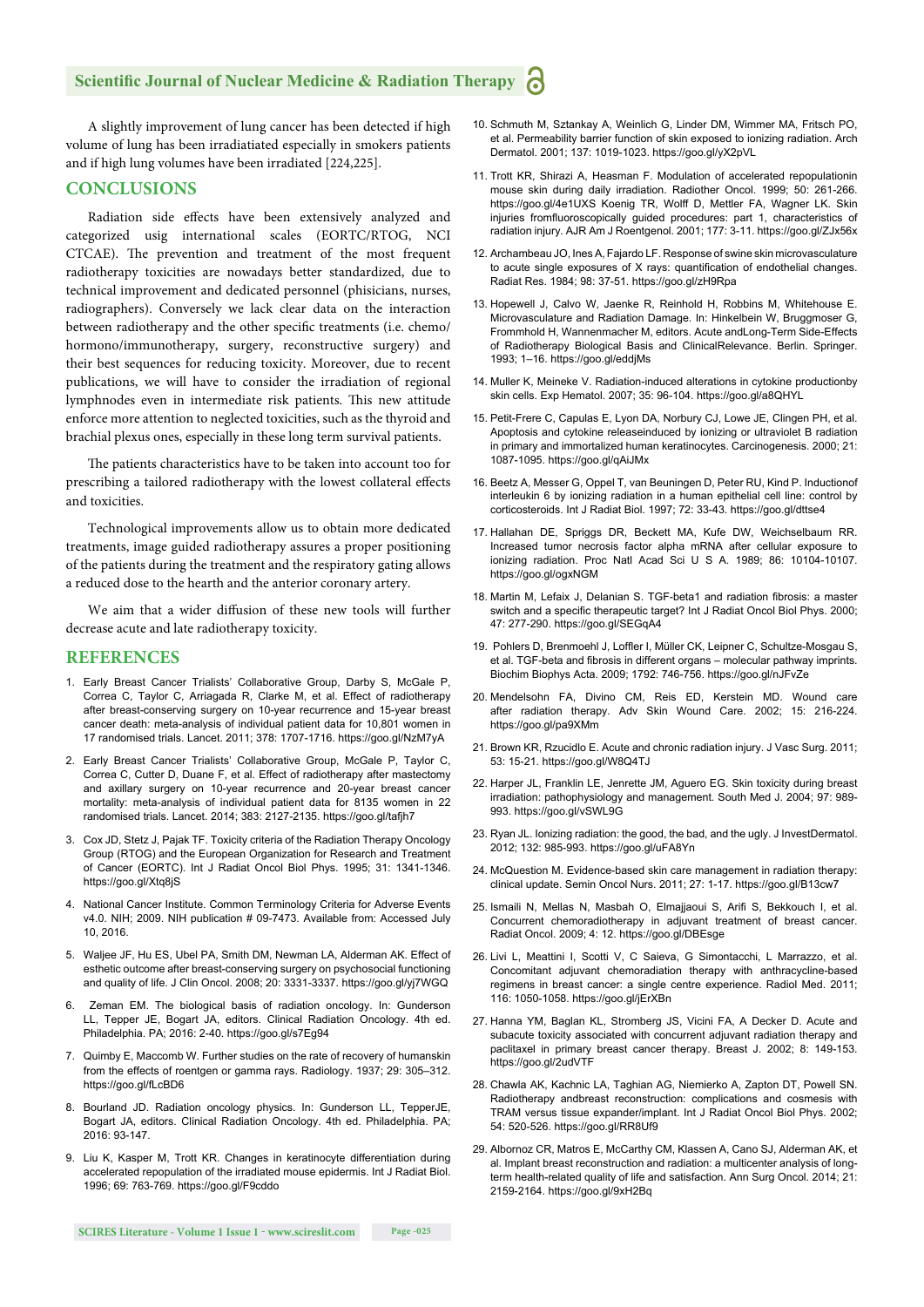- 30. Rutter C, Qin L, Higgins S, Moran M, Evans S. Dosimetric and clinicalpredictors of the development of moist desquamation in breast cancer irradiation. J Radiat Oncol. 2014; 3: 147-152. https://goo.gl/JQ4mmq
- 31. Macmillan MS, Wells M, MacBride S, Raab GM, Munro A, MacDougall H. Randomized comparison of dry dressings versus hydrogelin management of radiation-induced moist desquamation. Int J Radiat Oncol Biol Phys. 2007; 68: 864-872. https://goo.gl/RCax2e
- 32. Pollard JM, Gatti RA. Clinical radiation sensitivity with DNA repair disorders: an overview. Int J Radiat Oncol Biol Phys. 2009; 74: 1323–1331. https://goo.gl/nXX1KE
- 33. Chen MF, Chen WC, Lai CH, Hung CH, Liu KC, Cheng YH. Predictive factors of radiation-induced skin toxicity in breast cancer patients. BMC Cancer. 2010; 10: 508. https://goo.gl/nRdzec
- 34. Harsolia A, Kestin L, Grills I, Wallace M, Jolly S, Jones C, et al. Intensitymodulated radio therapy results in significant decrease in clinical toxicities compared with conventional wedge-based breast radiotherapy. Int J Radiat OncolBiol Phys. 2007; 68: 1375-1380. https://goo.gl/DMZrAd
- 35. Pignol JP, Olivotto I, Rakovitch E, Gardner S, Sixel K, Beckham W, et al. A multicenter randomizedtrial of breast intensity-modulated radiation therapy to reduce acuteradiation dermatitis. J Clin Oncol. 2008; 26: 2085–2092. https://goo.gl/tMuVsM
- 36. Freedman GM, Li T, Nicolaou N, Chen Y, Ma CC, Anderson PR. Breastintensity-modulated radiation therapy reduces time spent with acute dermatitis for women of all breast sizes during radiation. Int J Radiat Oncol Biol Phys. 2009; 74: 689–694. https://goo.gl/iCQ7e4
- 37. Mulliez T, Speleers B, Madani I, De Gersem W, Veldeman L, De Neve W. Whole breast radiotherapy in prone and supine position: is there aplace for multi-beam IMRT? Radiat Oncol. 2013; 8: 151. https://goo.gl/d5gdeU
- 38. Wang EH, Mougalian SS, Soulos PR, Rutter CE, Evans SB, Haffty BG et al. Adoption of hypofractionated whole-breast irradiation for early-stage breast cancer: a National Cancer Data Base analysis. Int J Radiat Oncol Biol Phys. 2014; 90: 993-1000. https://goo.gl/Jkec51
- 39. Whelan TJ, Pignol JP, Levine MN, Julian JA, MacKenzie R, Parpia S, et al. Long-term results of hypofractionated radiation therapy for breast cancer. N Engl J Med. 2010; 362: 513-520. https://goo.gl/hQBmu3
- 40. Bentzen SM, Agrawal RK, Aird EG, Barrett JM, Barrett-Lee PJ, Bliss JM, et al. The UK Standardisation of Breast Radiotherapy (START) Trial A of radiotherapy hypofractionation for treatment of early breast cancer: a randomised trial. Lancet Oncol. 2008; 9: 331-341. https://goo.gl/TspkjK
- 41. Bentzen SM, Agrawal RK, Aird EG, Barrett JM, Barrett-Lee PJ, Bentzen SM, et al. The UK Standardisation of Breast Radiotherapy (START) trial B of radiotherapy hypofractionation for treatment of early breast cancer: a randomised trial. Lancet. 2008; 371: 1098-1107. https://goo.gl/1P4VDy
- 42. Volker Rudat, Alaa Nour, Salam Abou Ghaida, Aziz Alaradi. Impact of hypofractionation and tangential beam IMRT on the acute skin reaction in adjuvant breast cancer radiotherapy 2016 Radiat Oncol. 2016; 11: 100. Published online. 2016; 11: 100. https://goo.gl/GfBXDu
- 43. Poortmans PM, Collette L, Bartelink H, Struikmans H, Van den Bogaert WF, Fourquet A, et al. The addition of a boost dose on the primary tumour bed after lumpectomy in breast conserving treatment for breast cancer. A summary of the results of EORTC 22881-10882 "boost versus no boost" trial. Cancer Radiother. 2008; 12: 565-570. https://goo.gl/zbHmUt
- 44. Collette S, Collette L, Budiharto T, Horiot JC, Poortmans PM, Struikmans H, et al. Predictors of the risk offibrosis at 10 years after breast conserving therapy for earlybreast cancer: a study based on the EORTC Trial 22881- 10882 'boost versus no boost'. Eur J Cancer. 2008; 44: 2587-2699. https://goo.gl/WpMmre
- 45. Jagsi R, Ben-David MA, Moran JM, Marsh RB, Griffith KA, Hayman JA, et al. Unacceptable cosmesisin a protocol investigating intensitymodulated radiotherapy withactive breathing control for accelerated partial-breast irradiation. Int J Radiat Oncol Biol Phys. 2010; 76: 71–78. https://goo.gl/88XaT8
- 46. Jae Myoung Noh, Doo Ho Choi, Hyojung Park, Seung Jae Huh, Won Park, Seung Won Seol, et al. Comparison of acute skin reaction following morning versus late afternoon radiotherapy in patients with breast cancer who have undergone curative surgical resection. J Radiat Res. 2014; 55: 553-558. https://goo.gl/eBZoxU
- 47. Bartelink H, Maingon P, Poortmans P, Weltens C, Fourquet A, Jager J, et al. Whole-breast irradiationwith or without boost for patients treated with breastconservingsurgery for early breast cancer: 20-year followup of a randomised phase 3 trial. Lancet Oncol. 2015; 16: 47-56. https://goo.gl/KFZNeU
- 48. Fernando IN, Ford HT, Powles TJ, Ashley S, Glees JP, Torr M, et al. Factors affecting acute skin toxicity in patients having breast irradiation after conservative surgery: a prospective study of treatment practice at the Royal Marsden Hospital. Clin Oncol. 1996; 8: 226-233. https://goo.gl/JGwTmF
- 49. Fisher J, Scott C, Stevens R, Marconi B, Champion L, Freedman GM, et al. Randomized phase III study comparing Best Supportive Care to Biafine as a prophylactic agent for radiation-induced skin toxicity for women undergoing breast irradiation: Radiation Therapy Oncology Group (RTOG) 97-13. Int J Radiat Oncol Biol Phys. 2000; 48: 1307-1310. https://goo.gl/9ifVQr
- 50. Back M, Guerrieri M, Wratten C, Steigler A. Impact of radiation therapy on acute toxicity in breast conservation therapy for early breast cancer. Clin Oncol. 2004; 16: 12-16. https://goo.gl/PdJaUt
- 51. Rutter C, Qin L, Higgins S, Moran M, Evans S. Dosimetric and clinical predictors of the development of moist desquamation in breast cancer irradiation. J Radiat Oncol. 2014; 3: 147–152. https://goo.gl/7C66yb
- 52. Twardella D, Popanda O, Helmbold I, Ebbeler R, Benner A, von Fournier D, et al. Personal characteristics, therapy modalities and individual DNA repair capacity as predictive factors of acute skin toxicity in an unselected cohort of breast cancer patients receiving radiotherapy. Radiother Oncol. 2003; 69: 145-153. https://goo.gl/gUG72i
- 53. Wright JL, Takita C, Reis IM, Zhao W, Lee E, Hu JJ. Racial variations in radiation-induced skin toxicity severity: data from a prospective cohort receiving postmastectomy radiation. Int J Radiat Oncol Biol Phys. 2014; 90: 335-343. https://goo.gl/eCzmuH
- 54. Macmillan MS, Wells M, MacBride S, Raab GM, Munro A, MacDougall H. Randomized comparison of dry dressings versus hydrogel in management of radiation-induced moist desquamation. Int J Radiat Oncol Biol Phys. 2007; 68: 864-872. https://goo.gl/RovXPi
- 55. Pollard JM, Gatti RA. Clinical radiation sensitivity with DNA repair disorders: an overview. Int J Radiat Oncol Biol Phys. 2009; 74: 1323-1331. https://goo.gl/7mScAJ
- 56. Omidvari S, Saboori H, Mohammadianpanah M, Mosalaei A, Ahmadloo N, Mosleh-Shirazi MA, et al. Topical betamethasone for prevention of radiation dermatitis. Indian J Dermatol Venereol Leprol. 2007; 73: 209. https://goo.gl/s6BYxn
- 57. Ulff E, Maroti M, Serup J, Falkmer U. A potent steroid cream is superior to emollients in reducing acute radiation dermatitis in breast cancer patients treated with adjuvant radiotherapy. A randomised study of betamethasone versus two moisturizing creams. Radiother Oncol. 2013; 108: 287-292. https://goo.gl/tjRvE4
- 58. Wells M, Macmillan M, Raab G, MacBride S, Bell N, MacKinnon K, et al. Does aqueous or sucralfate cream affect the severity of erythematous radiation skin reactions? A randomised controlled trial. Radiother Oncol. 2004; 73: 153-162.
- 59. Pommier P, Gomez F, Sunyach MP, D'Hombres A, Carrie C, Montbarbon X. Phase III randomized trial of Calendula officinalis compared with trolamine for the prevention of acute dermatitis during irradiation for breast cancer. J Clin Oncol. 2004; 22: 1447–1453. https://goo.gl/QeEGv7
- 60. Herst PM, Bennett NC, Sutherland AE, Peszynski RI, Paterson DB, Jasperse ML. Prophylactic use of Mepitel Film prevents radiation induced moist desquamation in an intra-patient randomised controlled clinical trial of 78 breast cancer patients. Radiother Oncol. 2014; 110: 137–143. https://goo.gl/iUqU7q
- 61. D'Haese S, Van Roy M, Bate T, Bijdekerke P, Vinh-Hung V. Management of skin reactions during radiotherapy in Flanders (Belgium): a study of nursing practice before and after the introduction of a skincare protocol. Eur J Oncol Nurs. 2010; 14: 367–372. https://goo.gl/u5Hz8W
- 62. Burch SE, Parker SA, Vann AM, Arazie JC. Measurement of 6-MVXray surface dose when topical agents are applied prior to external beam irradiation. Int J Radiat Oncol Biol Phys. 1997; 38: 447–451. https://goo.gl/5D2xkj
- 63. Watson LC, Gies D, Thompson E, Thomas B. Randomized control trial: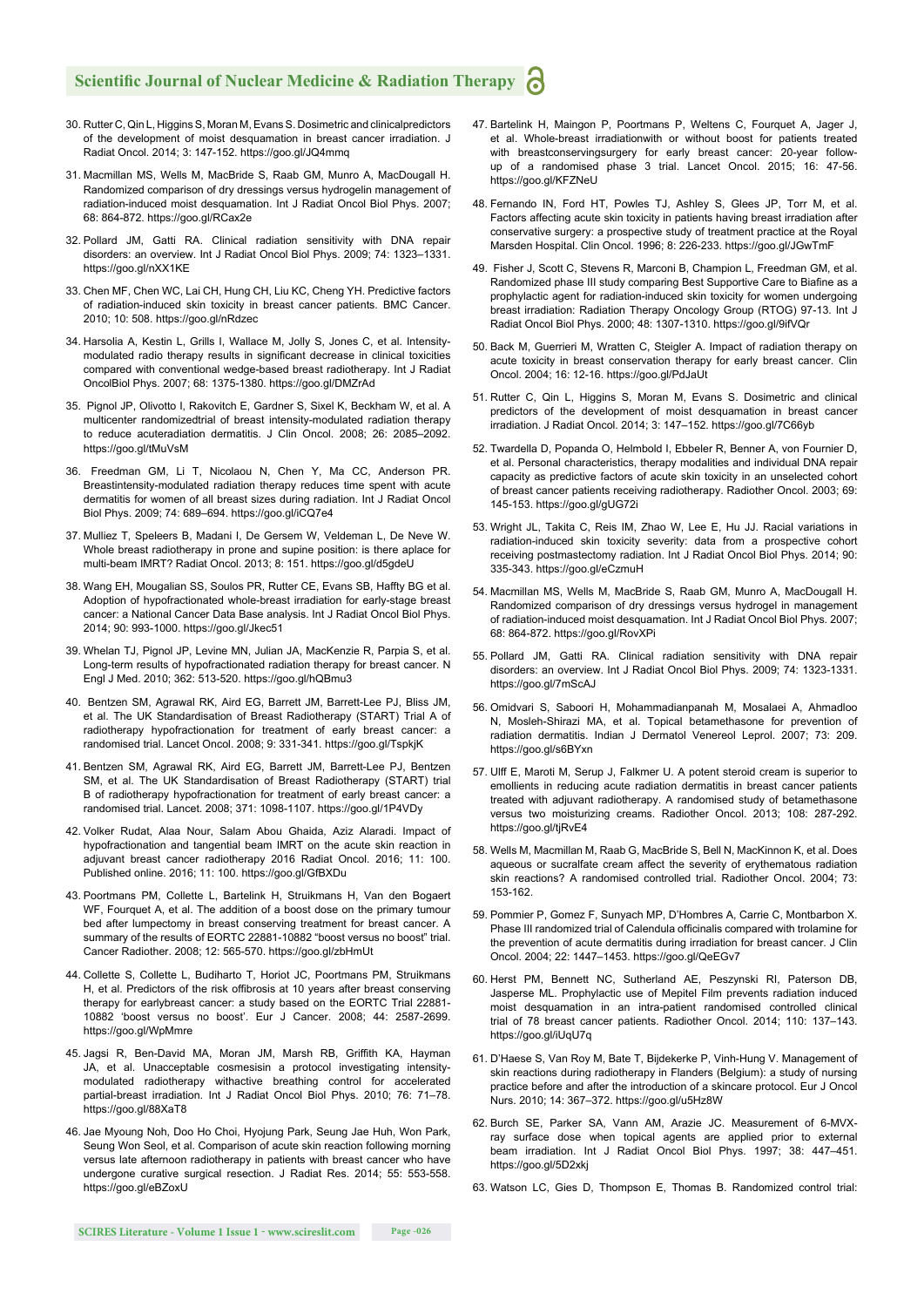evaluating aluminum-based antiperspirant use, axilla skin toxicity, and reported quality of life in women receiving external beam radiotherapy for treatment of Stage 0, I, and II breast cancer. Int J Radiat Oncol Biol Phys. 2012; 83: 29-34. https://goo.gl/7ikaks

- 64. Gee A, Moffitt D, Churn M, Errington R. A randomised controlled trial to test a non-metallic deodorant used during a course of radiotherapy. J Radiother Pract. 2000; 1: 205–212. https://goo.gl/drgSY7
- 65. Herst PM, Bennett NC, Sutherland AE, Peszynski RI, Paterson DB, Jasperse ML. Prophylactic use of Mepitel Film prevents radiation induced moist desquamation in an intra-patient randomised controlled clinical trial of 78 breast cancer patients. Radiother Oncol. 2014; 110:137-143. https://goo.gl/eBE2VF
- 66. BC Cancer Agency. Symptom Management Guidelines: Radiation Dermatitis. Available from: Accessed November 8, 2016. https://goo.gl/zzKvf9
- 67. Chen MF, Chen WC, Lai CH, Hung CH, Liu KC, Cheng YH. Predective factors of radiation-induced skin toxicity in breast cancer patients. BMC Cancer. 2010; 10: 508. https://goo.gl/cjBA4G
- 68. Dorn PL, Corbin KS, Al-Hallaq H, Hasan Y, Chmura SJ. Feasibility and acute toxicity of hypofractionated radiation in large-breasted patients. Int J Radiat Oncol Biol Phys. 2012; 83: 79-83. https://goo.gl/6nsMF7
- 69. Tsoutsou PG, Koukourakis MI. Radiation pneumonitis and fibrosis: mechanisms underlying its pathogenesis and implications for future research. Int J Radiat Oncol Biol Phys. 2006; 66: 1281-1293. https://goo.gl/WtXkoh
- 70. Hassaballa HA, Cohen ES, Khan AJ, Ali A, Bonomi P, Rubin DB. Positron emission tomography demonstrates radiation-induced changes to nonirradiated lungs in lung cancer patients treated with radiation and chemotherapy. Chest. 2005; 128: 1448-1452. https://goo.gl/qZKMHr
- 71. Choi YW, Munden RF, Erasmus JJ, Park KJ, Chung WK, Jeon SC, et al. Effects of radiation therapy on the lung: radiologic appearances and differential diagnosis. Radiographics: a review publication of the Radiological Society of North America, Inc. 2004; 24: 985–997. https://goo.gl/tY9Frc
- 72. Ikezoe J, Takashima S, Morimoto S, Kadowaki K, Takeuchi N, Yamamoto T, et al. CT appearance of acute radiation-induced injury in the lung. AJR American journal of roentgenology. 1988; 150: 765–770. https://goo.gl/eZNpp3
- 73. Marks LB, Fan M, Clough R, Munley M, Bentel G, Coleman RE, et al. Radiation-induced pulmonary injury: symptomatic versus subclinical endpoints. Int J Radiat Biol. 2000; 76: 469-475. https://goo.gl/KFHzy9
- 74. Hernberg M, Virkkunen P, Maasilta P, Keyriläinen J, Blomqvist C, Bergh J, et al. Pulmonary toxicity after radiotherapy in primary breast cancer patients: results from a randomized chemotherapy study. Int J Radiat Oncol Biol Phys. 2002; 52: 128-136. https://goo.gl/VrSauB
- 75. Haston CK, Zhou X, Gumbiner-Russo L, Irani R, Dejournett R, Gu X, et al. Universal andradiation-specific loci influence murine susceptibility to radiation- induced pulmonary fibrosis. Cancer Res. 2002; 62: 3782-3788. https://goo.gl/ixNRmg
- 76. Yuan X, Liao Z, Liu Z, Wang LE, Tucker SL, Mao L, et al. Single Nucleotide Polymorphism at rs1982073: T869C of the TGFβ1 Gene Is Associated With the Risk of Radiation Pneumonitis in patients with non-small-cell lung cancer treated with definitive radiotherapy. https://goo.gl/9T3Zg4
- 77. Livi L, Meattini I, Marrazzo L, Simontacchi G, Pallotta S, Saieva C, et al. Accelerated partial breast irradiation using intensity-modulated radiotherapy versus whole breast irradiation: 5-year survival analysis of a phase 3 randomised controlled trial. Eur J Cancer. 2015; 51: 451-463. https://goo.gl/zv79iy
- 78. Lind PA, Wennberg B, Gagliardi G, Fornander T. Pulmonary complicationsfollowing different radiotherapy techniques for breastcancer, and the association to irradiated lung volume and dose. Breast Cancer Res Treat. 2001; 68: 199–210. https://goo.gl/WoQZTu
- 79. Holli K, Pitka¨nen M, Ja¨rvenpa¨a¨ R, Rajala J, Lahtela S, Hyödynmaa S, et al. Early skin and lung reactions in breast cancer patients after radiotherapy: prospectivestudy. Radiother Oncol. 2002; 64: 163-169. https://goo.gl/4Lv9ms
- 80. Gagliardi G, Bjohle J, Lax I, Ottolenghi A, Eriksson F, Liedberg A, et al. Radiation pneumonitis afterbreast cancer irradiation: analysis of the complication probabilityusing the relative seriality model. Int J Radiat Oncol Biol Phys. 2000; 46: 373-381. https://goo.gl/VaDT79
- 81. Kaha´n Z, Csenki M, Varga Z, Szil E, Cserháti A, Balogh A, et al. The risk of early and late lung sequelae after conformal radiotherapy in breast cancer patients.Int J Radiat Oncol Phys. 2007; 68: 673-681. https://goo.gl/ZijNrJ
- 82. Gokula K, Earnest A, Wong LC. Meta-analysis of incidence of early lung toxicity in 3-dimensional conformal irradiation of breast carcinomas. Radiat Oncol. 2013; 8: 268. https://goo.gl/j4bDKE
- 83. Lingos TI, Recht A, Vicini F, Abner A, Silver B, Harris JR. Radiation pneumonitis [3]in breast cancer patients treated with conservative surgery and radiation therapy. Int J Radiat Oncol Biol Phys. 1991; 21: 355-360. https://goo.gl/QVebi3
- 84. Tokatli F, Kaya M, Kocak Z, Ture M, Mert S, Unlu E, et al. Sequential pulmonary [6]effects of radiotherapy detected by functional and radiological end points in women with breast cancer. Clin Oncol (R Coll Radiol). 2005; 17: 39-46. https://goo.gl/ni6Xwz
- 85. Lind PA, Marks LB, Hardenbergh PH, Clough R, Fan M, Hollis D, et al. Technical factors associated with radiation pneumonitis after local +\_ regional radiation therapy for breast cancer. Int J Radiat Oncol Biol Phys. 2002; 52: 137-143. https://goo.gl/5Fop7w
- 86. Bornstein BA, Cheng CW, Rhodes LM, Rashid H, Stomper PC, Siddon RL, et al. Can simulation measurements be used to predict the irradiated lung volume in the tangential fields in patients treated for breast cancer? Int J Radiat Oncol Biol Phys. 1990; 18: 181-187. https://goo.gl/pzwTGt
- 87. Kong FM, Klein EE, Bradley JD, Mansur DB, Taylor ME, Perez CA, et al. The impact of central lung distance, maximal heart distance, and radiation technique on the volumetric dose of the lung and heart for intact breast radiation. Int J Radiat Oncol Biol Phys. 2002; 54: 963-971. https://goo.gl/cqxz5D
- 88. Dehing-Oberije C, De Ruysscher D, Van Baardwijk A, Yu S, Rao B, Lambin P. The Importanceof patient characteristics for the prediction of radiation-induced lung toxicity. Radiother Oncol. 2009; 91: 421-426. https://goo.gl/yADP7X
- 89. Hernando ML, Marks LB, Bentel GC, Zhou S-M, Hollis D, Das SK, et al. Radiation-induced pulmonary toxicity: a dose-volume histogram analysis in 201 patients with lung cancer. Int J Radiat Oncol Biol Phys. 2001; 51: 650- 659. https://goo.gl/rR84iA
- 90. Abe M, Miwa H, Ema R, Miki Y, Tomita K, Nakamura H, et al. Risk Factors Of Symptomatic Radiation Pneumonitis In Post-Operative Breast Cancer Patients. Am J Resp Crit Care. 2012; 185: 5727. https://goo.gl/UnWyqN
- 91. Allen AM, Prosnitz RG, Ten Haken RK, Normolle DP, Yu X, Zhou S-m, et al. Body mass index predicts the incidence of radiation pneumonitis in breast cancer patients. The Cancer Journal. 2005; 11: 390-398. https://goo.gl/A36ZHK
- 92. Mehta V. Radiation pneumonitis and pulmonary fibrosis in Non-Small-Celllung cancer: pulmonary function, prediction and prevention. Int J Radiat Oncol Biol Phys. 2005; 63: 5-24. https://goo.gl/2GA4uE
- 93. Petit S, Van Elmpt W, Oberije C, Vegt E, Dingemans AM, Lambin P, et al. [18F] fluorodeoxygluose uptake patternsin lung before radiotherapy identify areas susceptible to radiation-induced lungtoxicity in non-smallcell lung cancer patients. Int J Radiat Oncol Biol Phys 2011; 81: 698-705. https://goo.gl/6puoSC
- 94. De Ruysscher D, Houben A, Aerts HJ, Dehing C, Wanders R, Ollers M, et al. Increased 18F-deoxyglucoseuptake in the lung during the first weeks of radiotherapy is correlated with subsequent Radiation-Induced Lung Toxicity (RILT): A prospective pilot study. Radiother Oncol. 2009; 91: 415-420. https://goo.gl/As8hix
- 95. Yarnold J, Bentzen SM, Coles C, Haviland J. Hypofractionated wholebreastradiotherapy for women with early breast cancer: mythsand realities. Int J Radiat Oncol Biol Phys. 2011; 79: 1-9. https://goo.gl/vjUP72
- 96. Mast ME, van Kempen-Harteveld L, Heijenbrok MW, Kalidien Y, Rozema H, Jansen WP, et al. Leftsidedbreast cancer radiotherapy with and without breath-hold: does IMRT reduce the cardiac dose even further. Radiother Oncol. 2013; 108: 248-253. https://goo.gl/m7WDgk
- 97. Kubo A, Osaki K, Kawanaka T, Furutani S, Ikushima H, Nishitani H. Risk factors for radiation pneumonitis caused by whole breast irradiation following breast conserving surgery. J Med Invest. 2009; 56: 99-110. https://goo.gl/siYike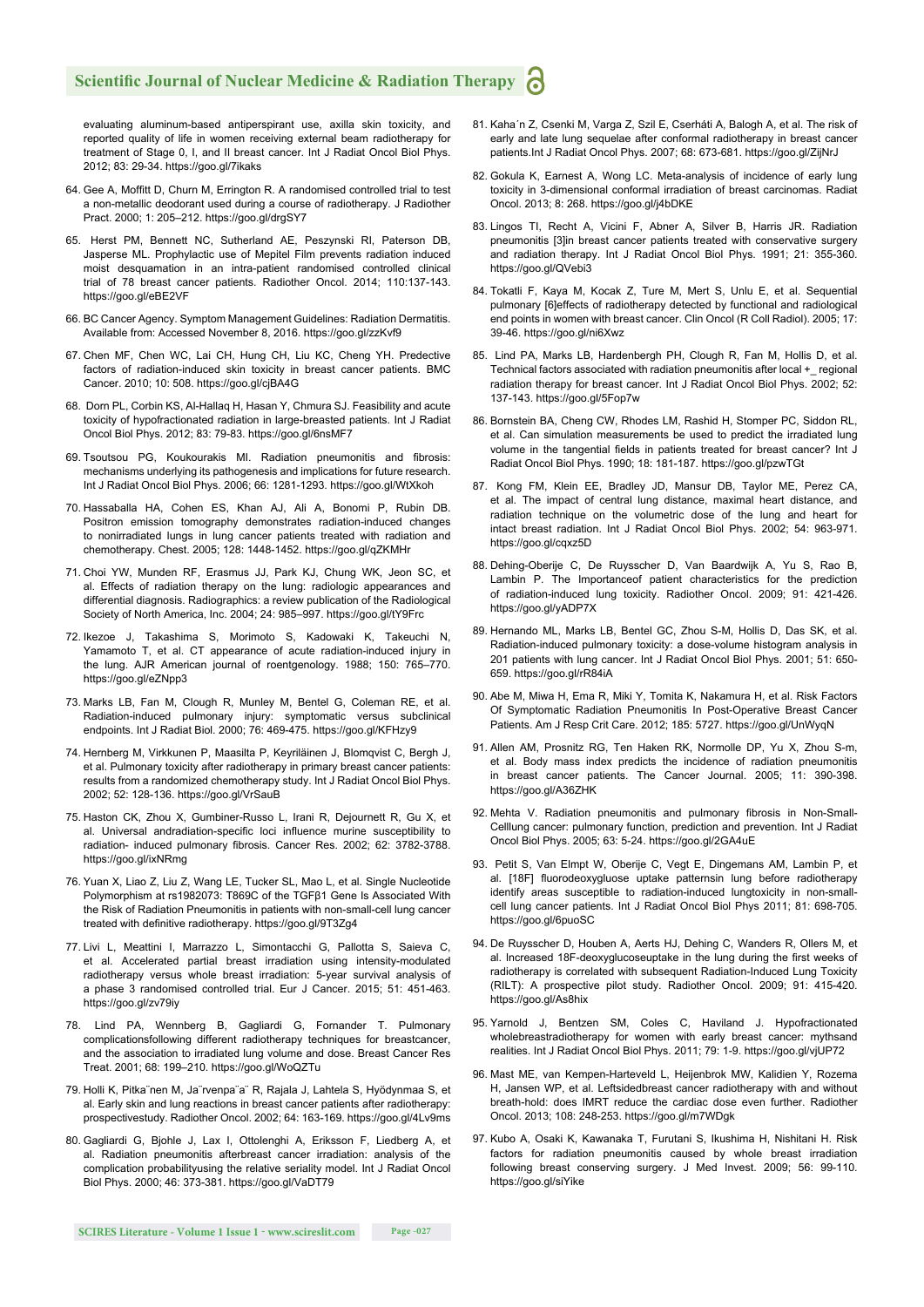- 98. Blom Goldman U, Wennberg B, Svane G, Bylund H, Lind P. Radiat Oncol. Reduction of radiation pneumonitis by V20-constraints in breast cancer. Radiat Oncol. 2010; 5: 99. https://goo.gl/LkKyS7
- 99. Rancati T, Wennberg B, Lind P, Svane G, Gagliardi G. Early clinical and radiologicalpulmonary complications following breast cancer radiationtherapy: nTCP fit with four different models. Radiother Oncol. 2007; 82: 308-316. https://goo.gl/pEs43r
- 100. Formenti SC, DeWyngaert JK, Jozsef G, Goldberg JD. Prone vs. supinepositioning for breast cancer radiotherapy. JAMA. 2012; 308: 861- 863. https://goo.gl/8JXAbh
- 101. Ramella S, Trodella L, Mineo TC, Pompeo E, Stimato G, Gaudino D, et al. Adding Ipsilateral V20 and V30 to Conventional Dosimetric Constraints Predicts Radiation Pneumonitis in Stage IIIA–B NSCLC Treated With Combined-Modality Therapy. Int J Radiat Oncol Biol Phys. 2010; 76: 110- 115. https://goo.gl/ZtJsca
- 102. Lee TF, Chao PJ, Chang L, Ting HM, Huang YJ. Developing multivariable normal tissue complication probability model to predict the incidence of symptomatic radiation pneumonitis among breast cancer patients. PLoS ONE. 2015; 10: 0131736. https://goo.gl/RFkgkf
- 103. Blom Goldman U1, Wennberg B, Svane G, Bylund H, Lind P. Reduction of radiation pneumonitis by V 20-constraints in breast cancer. Radiat Oncol. 2010; 5: 1-6. https://goo.gl/VSXNDk
- 104. Wennberg B, Gagliardi G, Sundbom L, Svane G, Lind P. Early response of lung in breast cancer irradiation: radiologic density changes measured by CT and symptomatic radiation pneumonitis. Int J Radiat Oncol Biol Phys. 2002; 52: 1196-1206. https://goo.gl/J1eez3
- 105. Lind PA, Marks LB, Hardenbergh PH, Clough R, Fan M, Hollis D, et al. Technical factors associated with radiation pneumonitis after local +\_ regional radiation therapy for breast cancer. Int J Radiat Oncol Biol Phys. 2002; 52: 137-143. https://goo.gl/DWcWYY
- 106. Ooi GC, Kwong DL, Ho JC, Lock DT, Chan FL, Lam WK, et al. Pulmonary sequelae of treatment for breast cancer: A prospective study. Int J Radiat Oncol Biol Phys. 2001; 50: 411-419. https://goo.gl/CN3sx4
- 107. Bornstein BA, Cheng CW, Rhodes LM, Rashid H, Stomper PC, Siddon RL, et al. Can simulation measurements be used to predict the irradiated lung volume in the tangential fields in patients treated for breast cancer? Int J Radiat Oncol Biol Phys. 1990; 18: 181-187. https://goo.gl/pRAQiA
- 108. Lingos TI, Recht A, Vicini F, Abner A, Silver B, Harris JR. Radiation pneumonitis in breast cancer patients treated with conservative surgery and radiation therapy. Int J Radiat Oncol Biol Phys. 1991; 21: 355-360. https://goo.gl/d1Tihd
- 109. Philip M Poortmans, Sandra Collette, Carine Kirkove, Erik Van Limbergen, Volker Budach, Henk Struikmans, et al. Internal Mammary and Medial Supraclavicular Irradiation in Breast Cancer. EORTC Radiation Oncology and Breast Cancer Groups\* New England Journal of Medicine. 2015; 373: 317-327. https://goo.gl/912BrP
- 110. Essers M, Poortmans PM, Verschueren K, Hol S, Cobben DC. Should breathing adapted radiotherapy also be applied for right-sided breast irradiation? Acta Oncol. 2016; 55: 460-465. https://goo.gl/X57DHM
- 111. Koc M, Polat P, Suma S. Effects of tamoxifen on pulmonary fibrosis after cobalt-60 radiotherapy in breast cancer patients. Radiother Oncol. 2002; 64: 171-175. https://goo.gl/BC4HP6
- 112. Azria D, Larbouret C, Cunat S, Ozsahin M, Gourgou S, Martineau P, et al. Letrozole sensitizes breast cancer cells to ionizing radiation. Breast Cancer Res. 2005; 7: 156-163. https://goo.gl/AtWYXN
- 113. Varga Z, Cserhati A, Kelemen G, Boda K, Thurzó L, Kahán Z. Role of systemic therapy in the development of lung sequelae after conformal radiotherapy in breast cancer patients. Int J Radiat Oncol Biol Phys. 2011; 80: 1109-1116. https://goo.gl/qmP7wN
- 114. Henson KE, McGale P, Taylor C, Darby SC. Radiation-related mortality from heart disease and lung cancer more than 20 years after radiotherapy for breast cancer. Br J Cancer. 2013; 108: 179-182. https://goo.gl/66Drpn
- 115. Werner-Wasik M, Scott C, Movsas B, C Langer, L Sarna, N Nicolaou, et al. Amifostine as mucosal protectant inpatients with locally advanced

non–small cell lung cancer (NSCLC) receiving intensive chemotherapy and thoracic radiotherapy (RT): Results of the RadiationTherapy Oncology Group (RTOG) 98 – 01study. Int J Radiat Oncol BiolPhys. 2003; 57: 216. https://goo.gl/uJcFZY

- 116. Ozturk B, Egehan I, Atavci S, Kitapci M. Pentoxifylline in prevention of radiation induced lung toxicity in patients with breast and lung cancer: a double-blind randomized trial. Int J Radiat Oncol Biol Phys. 2004; 58: 213- 219. https://goo.gl/diya2J
- 117. Kharofa J, Cohen E, Tomic R, Xiang Q, Gore E. Decreased Risk of Radiation PneumonitisWith Incidental Concurrent Use of Angiotensin-Converting Enzyme Inhibitorsand Thoracic Radiation Therapy. Int J Radiat Oncol Biol Phys. 2012; 84: 238-243. https://goo.gl/255JbY
- 118. Sekine I, Sumib M, Itob Y, Nokihara H, Yamamoto N, Kunitoh H, et al. Retrospective analysis of steroid therapy forradiation-induced lung injury in lung cancer patients. Radiother Oncol. 2006; 80: 93-97. https://goo.gl/zkYWck
- 119. Muraoka T, Bandoh S, Fujita J, Horiike A, Ishii T, Tojo Y, et al. Corticosteroid refractory radiationpneumonitis that remarkably responded to cyclosporin A. Intern Med. 2002; 41: 730-733. https://goo.gl/MuorcG
- 120. Pass H, Carbone D, Johnson D, John D. Minna, Giorgio V, Andrew T Turrisi. A Text Book: Principles and Practiceof Lung Cancer: The Official Reference Text of the International Association forthe Study of Lung Cancer (IASLC) 2010. https://goo.gl/yyLzsN
- 121. Cuzick J, Stewart H, Peto R, Baum M, Fisher B, HostH, et al. Overview of randomized trials of postoperative adjuvantradiotherapy in breast cancer. Cancer Treat Rep. 1987; 71: 15-29. https://goo.gl/yz6pn6
- 122. Clarke M, Collins R, Darby S, Davies C, Elphinstone P, Evans E, et al. Early Breast Cancer Trialists' Collaborative Group (EBCTCG): Effects of radiotherapy and of differencesin the extent of surgery for early breast cancer on localrecurrence and 15-year survival: an overview of the randomised trials. Lancet. 2005; 366: 2087-2106. https://goo.gl/SncT7B
- 123. Sautter-Bihl ML, Sedlmayer F, Budach W, Dunst J, Feyer P, Fietkau R, et al; Breast Cancer ExpertPanel of the German Society of Radiation Oncology (DEGRO): DEGRO practical guidelines: radio therapy of breast cancer III – radiotherapy of the lymphatic pathways. Strahlenther Onkol. 2014; 190: 342-351. https://goo.gl/ojuKY3
- 124. Schultz-Hector S, Trott KR. Radiation-induced cardiovascular diseases: is the epidemiologic evidence compatiblewith the radiobiologic data? Int J Radiat Oncol Biol Phys. 2007; 67: 10-18. https://goo.gl/QMmfx5
- 125. Carver JR, Shapiro CL, Ng A, Jacobs L, Schwartz C, Virgo KS, et al. American Society of Clinical Oncology clinical evidence review on the ongoing care of adult cancer survivors: cardiac and pulmonary late effects. J Clin Oncol. 2007; 25: 3991-4008. https://goo.gl/ccB5ai
- 126. Darby S, Cutter D, Boerma M, Constine LS, Fajardo LF, Kodama K, et al. Radiation-related heart disease: current knowledge and future prospects. Int J Radiat Oncol Biol Phys. 2010; 76: 656-665. https://goo.gl/atA2vC
- 127. Sardaro A, Petruzzelli MF, D'Errico MP, Grimaldi L, Pili G, Portaluri M: Radiation-induced cardiac damage in early left breast cancer patients: risk factors, biological mechanisms, radiobiology, and dosimetric constraints. Radiother Oncol. 2012; 103: 133-142. https://goo.gl/9ToHyg
- 128. Halyard MY, Pisansky TM, Dueck AC, Suman V, Pierce L, Solin L, et al. Radiotherapy and adjuvant trastuzumab in operable breast cancer: tolerability and adverse event data from the NCCTG Phase III Trial N9831. J Clin Oncol. 2009; 27: 2638-2644. https://goo.gl/SQ83HE
- 129. Belkacemi Y, Gligorov J, Ozsahin M, Marsiglia H, De Lafontan B, Laharie-Mineur H, et al. Concurrent trastuzumab with adjuvant radiotherapy in HER2-positive breast cancer patients: acute toxicity analyses from the French multicentric study. Ann Oncol. 2008; 19: 1110-1116. https://goo.gl/pzvR6w
- 130. Meattini I, Cecchini S, Muntoni C, Scotti V, De Luca Cardillo C, Mangoni M, et al. Cutaneous and cardiac toxicity of concurrent trastuzumab and adjuvant breast radiotherapy: a single institution series. Med Oncol. 2014; 31: 891. https://goo.gl/gGcZXa
- 131. Lu Cao, Gang Cai, Cai Chang, Zhao-Zhi Yang, Yan Feng, Xiao-Li Yu, et al. Early cardiac toxicity following adjuvant radiotherapy of left-sided breast cancer with or without concurrent trastuzumab. Oncotarget. 2016; 7: 1042- 1054. https://goo.gl/uWYp7W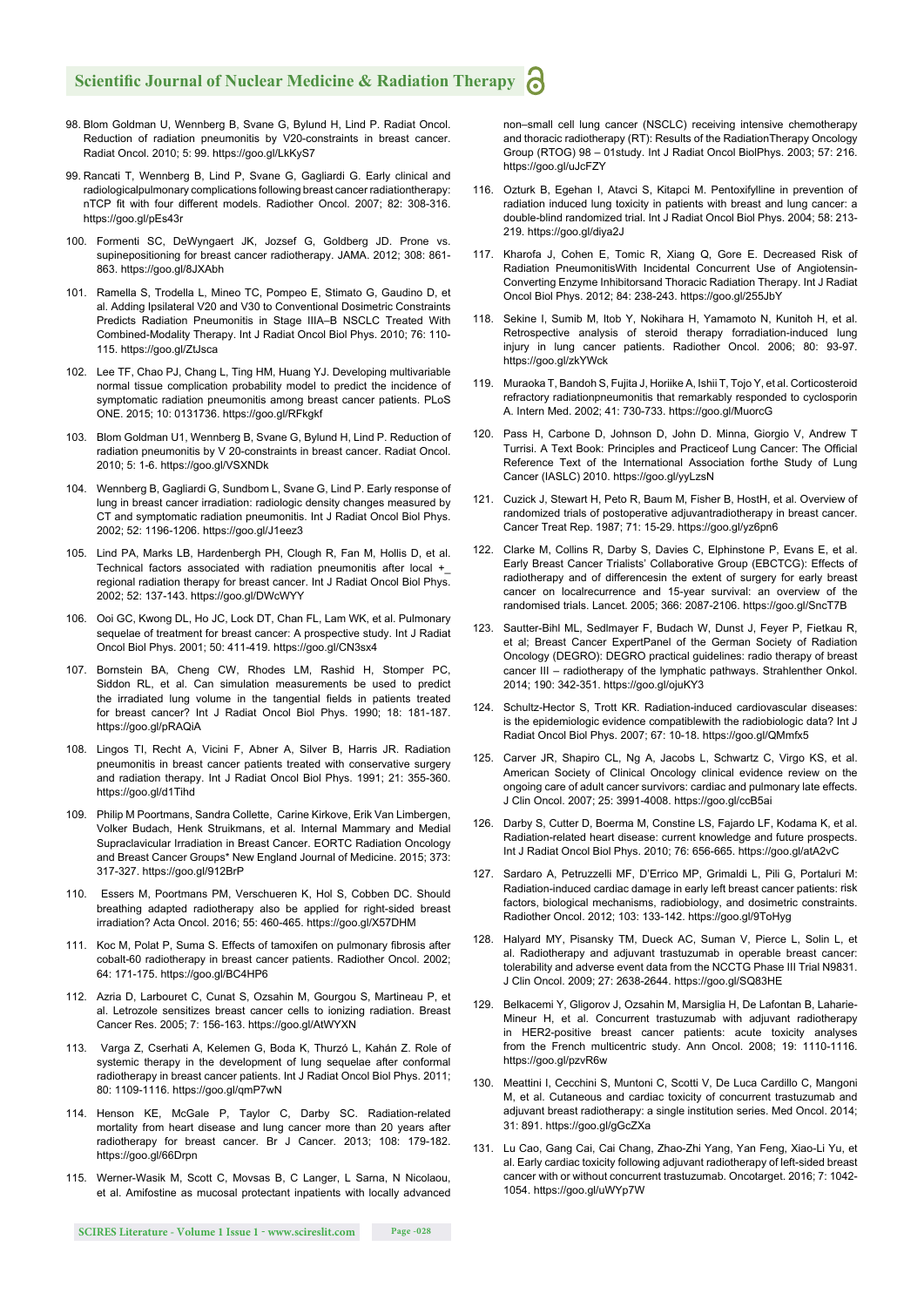- 132. Schlitt A, Jordan K, Vordermark D, Schwamborn JR, Langer T, Thomssen C. Cardiotoxicity and oncological treatments. Dtsch Arztebl Int. 2014; 111: 161-168. https://goo.gl/Vp7kpx
- 133. Lind PA, Pagnanelli R, Marks LB, Borges-Neto S, HuC, Zhou SM, et al . Myocardial perfusion changes in patients irradiated for left-sided breast cancer and correlation with coronary artery distribution. Int J Radiat Oncol Biol Phys. 2003; 55: 914-920. https://goo.gl/Q5aVZS
- 134. Darby SC, Ewertz M, McGale P, Bennet AM, Blom- Goldman U, Bronnum D, et al. Risk of ischemic heart disease in women after radiotherapy for breast cancer. N Engl J Med. 2013; 368: 987-998. https://goo.gl/S9V6Wz
- 135. Feng M, Moran JM, Koelling T, Chughtai A, Chan JL, Freedman L, et al. Development and validation of a heart atlas to study cardiac exposure to radiation following treatment for breast cancer. Int J Radiat Oncol Biol Phys. 2011; 79: 10-18. https://goo.gl/Ft7HrR
- 136. Taylor CW, McGale P, Povall JM, Thomas E, Kumar S, Dodwell D, et al. Estimating cardiac exposure from breast cancer radiotherapy in clinical practice. Int J Radiat Oncol Biol Phys. 2009; 73: 1061-1068. https://goo.gl/bgY14p
- 137. Azizova TV, Muirhead CR, Moseeva MB, Grigoryeva ES, Vlasenko EV, Hunter N, et al. Ischemic heart disease in nuclear workers first employed at the Mayak PA in 1948-1972. Health Phys. 2012; 103: 3-14. https://goo.gl/rPjFX7
- 138. Nielsen MH, Berg M, Pedersen AN, Andersen K, Glavicic V, Jakobsen EH, et al. Delineation of target volumes and organs at risk in adjuvant radiotherapy of early breast cancer: national guidelines and contouring atlas by the Danish Breast Cancer Cooperative Group. Acta Oncol. 2013; 52: 703-710. https://goo.gl/oJHU3d
- 139. Haviland JS, Owen JR, Dewar JA, Agrawal RK, Barrett J, Barrett-Lee PJ, et al. The UK Standardisation of Breast Radiotherapy (START) trials of radiotherapy hypo fractionation for treatment of early breast cancer: 10 year follow-up results of two randomised controlled trials. Lancet Oncol. 2013; 14: 1086-1094. https://goo.gl/XAGjuP
- 140. Appelt AL, Vogelius IR, Bentzen SM. Modern hypo fractionation schedules for tangential whole breast irradiation decrease the fraction size-corrected dose to the heart. Clin Oncol (R Coll Radiol). 2013; 25: 147-152. https://goo.gl/EJb8vo
- 141. Dellas K, Vonthein R, Zimmer J, Dinges S, Boicev AD, Andreas P, et al. Hypo fractionation with simultaneous integrated boost for early breast cancer: results of the German multicenter phase II trial (ARO-2010–01). Strahlenther Onkol. 2014; 190: 646-653. https://goo.gl/q7vpnf
- 142. Poortmans PM, Collette S, Kirkove C, Van Limbergen E, Budach V, Struikmans H, et al. Internal Mammary and Medial Supraclavicular Irradiation in Breast Cancer. N Engl J Med. 2015; 373: 317-327. https://goo.gl/PGXrLM
- 143. Whelan TJ1, Olivotto IA, Parulekar WR, Ackerman I, Chua BH, Nabid A, et al. Regional Nodal Irradiation in Early-Stage Breast Cancer. N Engl J Med. 2015; 373: 307-316. https://goo.gl/3btrDD
- 144. Thorsen LB, Offersen BV, Dano H, Berg M, Jensen I, Pedersen AN, et al. DBCG-IMN: A Population-Based Cohort Study on the Effect of Internal Mammary Node Irradiation in Early Node-Positive Breast Cancer. J Clin Oncol. 2016; 34: 314-320. https://goo.gl/QzSx7d
- 145. Johansen S, Cozzi L, Olsen D R. A planning comparison of dose patterns in organ a trisk and predicted risk for radiation induced malignancy in the contralateral breast following radiation therapy of primary breast using conventional, IMRT and Volumetric modulated arc treatment techniques. Acta Oncol. 48: 495-503; https://goo.gl/HnNTFA
- 146. Vishruta A Dumane, Margie A Hunt, Sheryl Green, Yeh-Chi LoRichard L Bakst. Dosimetric comparison of volumetric modulated arctherapy, static field intensity modulated radiationtherapy, and 3D conformal planning for the treatment of a right-sided reconstructed chest wall and regional nodal case. J Radiat. 2014; 12. https://goo.gl/PAxRDb
- 147. Teoh M, Clark CH, Wood K, Whitaker S, Nisbet A. Volumetric modulatedarctherapy: a review of current literature and clinical use in practice. Br J Radiol. 2011; 84: 967-996. https://goo.gl/oWVnaq
- 148. Aly M, Glatting G, Jahnke L, Wenz F, Abo Madyan Y. Comparison ofbreastsimultaneous integratedboost(SIB)radiotherapy techniques. Radiat Oncol. 2015; 10: 139. https://goo.gl/jJvmMA
- 149. Wang JZ, Li XA, D'Souza WD, Stewart RD. Impact of prolonged fraction delivery times on tumor control: anote of caution for intensity-modulated radiation therapy (IMRT). Int J Radiat Oncol Biol Phys. 2003; 57: 543-552. https://goo.gl/572JQ5
- 150. Withers HR, Taylor JM, Maciejewski B. The hazard of accelerated tumor clonogen repopulation during radiotherapy. Acta Oncol. 27: 131-146; 1988. https://goo.gl/Zjn7C1
- 151. Pedersen AN, Korreman S, Nyström H, Specht L. Breathing adapted radiotherapy of breast cancer: reduction of cardiac and pulmonary doses using voluntary inspirationbreath-hold. Radiother Oncol. 2004; 72: 53–60. https://goo.gl/NVyfzx
- 152. Hjelstuen MH, Mjaaland I, Vikstrom J, Dybvik KI. Radiation during deep inspiration allows loco-regional treatment of left breast and axillary-, supraclavicular and internal mammary lymph nodes without compromising target coverage or dose restrictions to organs at risk. Acta Oncol. 2012; 51: 333-344. https://goo.gl/hZ5rVD
- 153. Nissen HD, Appelt AL. Improved heart, lung and target dose with deep inspiration breath hold in a large clinical series of breast cancer patients. Radiother Oncol. 2013; 106: 28–32. https://goo.gl/fhB62T
- 154. MastME, HeijenbrokMW, van Kempen Harteveld ML, Petoukhova AL, Scholten AN,Wolterbeek R, et al. Less increase of CT-based calcium scores of the coronary arteries: Effect three years after breast-conserving radiotherapy using breath-hold. Strahlenther Onkol. 2016; 192: 696-704. https://goo.gl/pMGpy3
- 155. Darby SC, Ewertz M, McGale P, Bennet AM, Blom-Goldman U, Bronnum D, et al. Risk of ischemic heart disease in women after radiotherapy for breastcancer. N Engl J Med. 2013; 368: 987-998. https://goo.gl/yhqdR7
- 156. Nemoto K, Ogushi M, Nakajima M, Kozuka T, Nose T, Yamashita T. Cardiac sparing radiotherapy for left breast cancer with deep breathholding. Jpn J Radiol. 2009; 27: 259-263. https://goo.gl/E9t5Ld
- 157. Bahrainy M, Kretschmer M, Jost V, Kasch A, Würschmidt F, Dahle J, et al. Treatment of breast cancer with simultaneous integrated boost in hybrid plan technique: Influence of flattening filter-free beams. Strahlenther Onkol. 2016; 192: 333-341. https://goo.gl/BeFQDm
- 158. Becker Schiebe M, Stockhammer M, Hoffmann W, Wetzel F, Franz H. Does mean heart dose sufficiently reflect coronary artery exposure in left-sided breast cancer radiotherapy? Influence of respiratory gating. Strahlenther Onkol. 2016; 192: 624-631. https://goo.gl/Tj7Xxz
- 159. Sakka M, Kunzelmann L, Martin Metzger, Gerhard GG. Cardiac dosesparing effects of deep-inspiration breath-hold in leftbreast irradiation Is IMRT more beneficial than VMAT? Strahlenther Onkol. 2017; 23. https://goo.gl/Y36ho7
- 160. Mulliez T, Veldeman L, van Greveling A, Speleers B, Sadeghi S, Berwouts D, et al. Hypofractionated whole breast irradiation for patients with large breasts: a randomized trial comparing prone and supine positions. Radiother Oncol. 2013; 108: 203-208. https://goo.gl/MKEAPo
- 161. Lymberis SC, deWyngaert JK, Parhar P, Chhabra AM, Fenton-Kerimian M, Chang J, et al. Prospective assessment of optimal individual position (prone versus supine) for breast radiotherapy: volumetric and do simetric correlations in 100 patients. Int J Radiat Oncol Biol Phys. 2012; 84: 902- 909. https://goo.gl/SzJ4Sv
- 162. Formenti SC, DeWyngaert JK, Jozsef G, Goldberg JD. Prone vs supine positioning for breast cancer radiotherapy. JAMA. 2012; 308: 861–863. https://goo.gl/6SWYs3
- 163. Veronesi U, Cascinelli N, Mariani L, Greco M, Saccozzi R, Luini A, et al. Twenty-year follow-up of a randomized study comparing breastconserving surgery with radical mastectomy for early breast cancer. N Engl J Med. 2002; 347: 1227–1232. https://goo.gl/fVFDw9
- 164. Tunio MA1, Al Asiri M, Bayoumi Y, Stanciu LG, Al Johani N, Al Saeed EF. Is thyroid gland an organ at risk in breast cancer patients treated with locoregional radiotherapy? Results of a pilot study. J Cancer Res Ther. 2015; 11: 684-689. https://goo.gl/7AFVBy
- 165. Kuten A, Lubochitski R, Fishman G, Dale J, Stein ME. Postradiotherapy hypothyroidism: radiation dose response and chemotherapeutic radiosensitization at less than 40 Gy. J Surg Oncol. 1996; 61: 281-283. https://goo.gl/MdcrpQ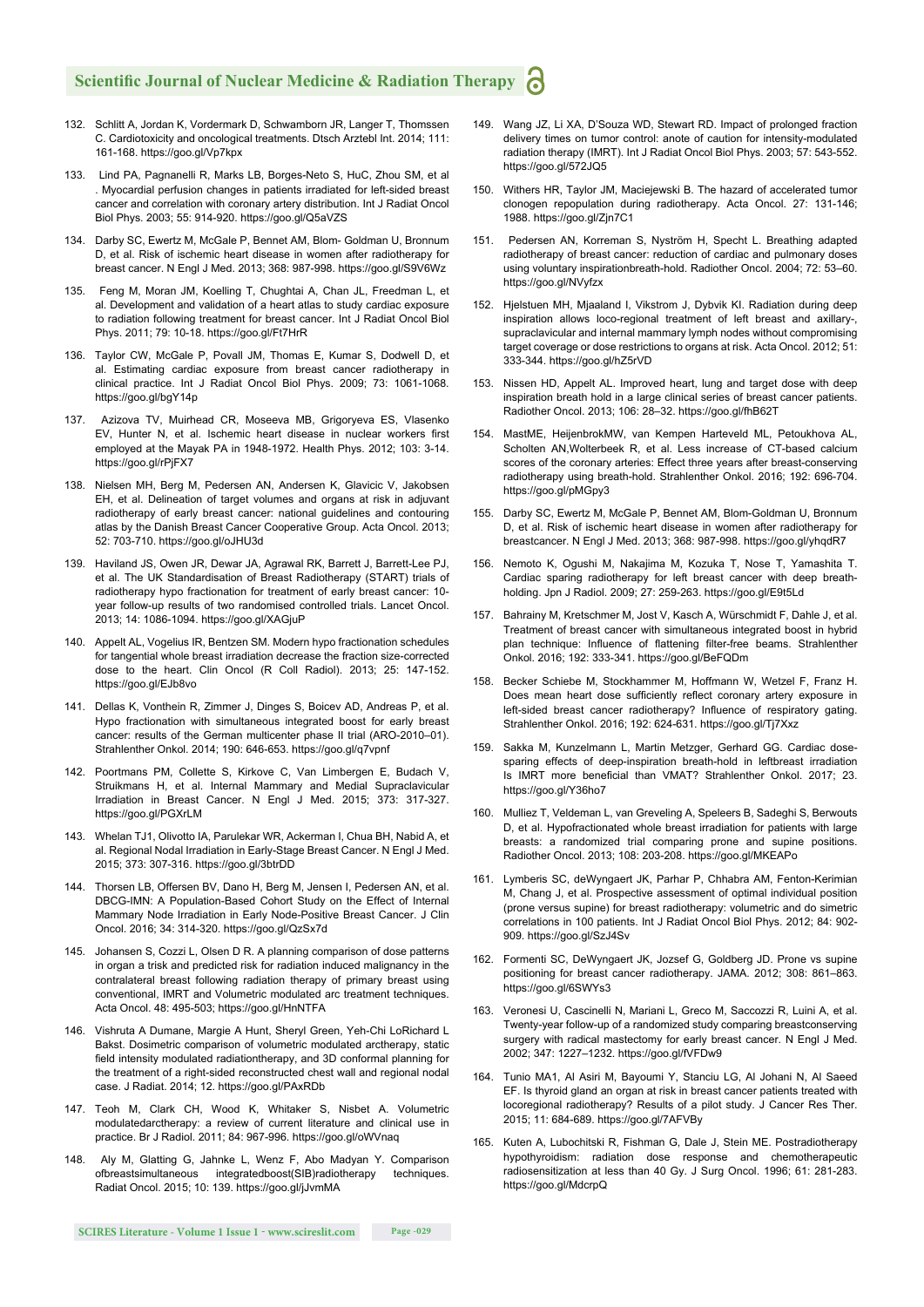# **Scientific Journal of Nuclear Medicine & Radiation Therapy**

- 166. Koc M, Capoglu I. Thyroid dysfunction in patients treated with radiotherapy for neck. Am J Clin Oncol. 2009; 32: 150-153. https://goo.gl/WCX8qf
- 167. Jereczek Fossa BA, Alterio D, Jassem J, Gibelli B, Tradati N, Orecchia R. Radiotherapy-induced thyroid disorders. Cancer Treat Rev. 2004; 30: 369- 384. https://goo.gl/UvrPNd
- 168. Alterio D, Jereczek Fossa BA, Franchi B, D'Onofrio A, Piazzi V, Rondi E, et al. Thyroid disorders in patients treated with radiotherapy for headand-neck cancer: a retrospective analysis of seventy-three patients. Int J Radiat Oncol Biol Phys. 2007; 67: 144-150. https://goo.gl/fCG81X
- 169. Bruning P, Bonfrer J, De Jong Bakker M, Nooyen W, Burgers M. Primary hypothyroidism in breast cancer patients with irradiated supraclavicular lymph nodes. Br J Cancer. 1985; 51: 659-663. https://goo.gl/io2ojn
- 170. Joensuu H, Viikari J. Thyroid function after postoperative radiation therapy in patients with breast cancer. Acta Radiol Oncol. 1986; 25: 167-170. https://goo.gl/2szVut
- 171. Smith GL, Smith BD, Giordano SH, Shih YC, Woodward WA, Strom EA, et al. Risk of hypothyroidism in older breast cancer patients treated with radiation. Cancer. 2008; 112: 1371-1379. https://goo.gl/GWLL86
- 172. Reinertsen KV, Cvancarova M, Wist E, Bjoro T, Dahl AA, Danielsen T, et al. Thyroid function in women after multimodal treatment for breast cancer stage II/III: comparison with controls from a population sample. Int J Radiat Oncol Biol Phys. 2009; 75: 764-770. https://goo.gl/o15TA8
- Johansen S, Reinertsen KV, Knutstad K, Olsen DR, Fossa SD. Dose distribution in the thyroid gland following radiation therapy of breast cancer-a retrospective study. Radiat Oncol. 2011; 6: 68. https://goo.gl/6JXp5e
- 174. Glatstein E, McHardy Young S, Brast N, Eltringham JR, Kriss JP. Alterations in serum thyrotropin (TSH) and thyroid function following radiotherapy in patients with malignant lymphoma. J Clin Endocrinol Metab. 1971; 32: 833-841. https://goo.gl/KJR4My
- 175. B A Laway, Kuchay M Shafi, Sabiya Majid, M Maqbool Lone, F Afroz, Showkat Khan, et al. Incidence of primary hypothyroidism in patients exposed to therapeutic external beam radiation, where radiation portals include a part or whole of the thyroid gland. Indian J of Endocrinol Metab. 2012; 16: 329-331. https://goo.gl/2cTpJc
- 176. Schimpff SC, Diggs CH, Wiswell JG, Salvatore PC, Wiernik PH. Radiationrelated thyroid dysfunction. Implications for the treatment of Hodgkin's disease. Ann Intern Med. 1980; 92: 91-98. https://goo.gl/97k6Pw
- 177. Tamura K, Shimaoka K, Friedman M. Thyroid abnormalities associated with treatment of malignant lymphoma. Cancer. 1981; 47: 2704-2711. https://goo.gl/97k6Pw
- 178. Kanyilmaz G, Aktan M, Koc M, Demir H, Demir LS. Radiation-induced hypothyroidism in patients with breast cancer: a retrospective analysis of 243 cases. Med Dosim. 2017; 42: 190-196. https://goo.gl/QzU3qS
- 179. Jereczek-Fossa BA, Alterio D, Jassem J, Gibelli B, Tradati N, Orecchia R. Radiotherapy-induced thyroid disorders. Cancer Treat Rev. 2004; 30: 369–384. https://goo.gl/BeU8J6
- 180. Johansen S, Reinertsen KV, Knutstad K, Olsen DR, Fossa SD. Dose distribution in the thyroid gland following radiation therapy of breast cancer – A retrospective study. Radiat Oncol. 2011; 6: 68. https://goo.gl/v2tRVY
- 181. Yoden E, Soejima T, Maruta T, Demizu Y, Nishimura H, Ejima Y, et al. Hypothyroidism after radiotherapy to the neck. Nippon Acta Radiol. 2004; 64: 146-150. https://goo.gl/oLpwNq
- 182. Akgun Z, Atasoy BM, Ozen Z, Yavuz D, Gulluoglu B, Sengoz M, et al. V30 as a predictor for radiation-induced hypothyroidism: a dosimetric analysis in patients who received radiotherapy to the neck. Radiat Oncol. 9: 104; 2014. https://goo.gl/HFV8oy
- 183. Cella L, Conson M, Caterino M, De Rosa N, Liuzzi R, Picardi M, et al. Thyroid V30 predicts radiation-induced hypothyroidism in patients treated with sequential chemo-radiotherapy for Hodgkin's lymphoma. Int J Radiat Oncol Biol Phys. 2012; 82: 1802-1808. https://goo.gl/GS4ZsW
- 184. Kim MY, Yu T, Wu HG. Dose-volumetric parameters for predicting hypothyroidism after radiotherapy for head and neck cancer. Jpn J Clin Oncol. 2014; 4: 331-337. https://goo.gl/wG9eAQ
- 185. 184 Fujiwara M, Kamikonya N, Odawara S, Suzuki H, Niwa Y, Takada Y et al. The threshold of hypothyroidism after radiation therapy for head and neck cancer: a retrospective analysis of 116 cases. J Radiat Res. 2015; 56: 577-582. https://goo.gl/e8bWsi
- 186. Kuten A, Lubochitski R, Fishman G, Dale J, Stein ME. Post radiotherapy hypothyroidism: radiation dose response and chemotherapeutic radiosensitization at less than 40 Gy. J Surg Oncol. 1996; 61: 281–283. https://goo.gl/G83P75
- 187. Yoden E, Soejima T, Maruta T, Demizu Y, Nishimura H, Ejima Y, et al. Hypothyroidism after radiotherapy to the neck. Nippon Acta Radiol. 2004; 64: 146-150. https://goo.gl/oLpwNq
- 188. Diaz R, Jaboin JJ, Morales-Paliza M, Koehler E, Phillips JG, Stinson S, et al. Hypothyroidism as a consequence of intensity-modulated radiotherapy with concurrent taxane-based chemotherapy for locally advanced head and neck cancer. Int J Radiat Oncol Biol Phys. 2010; 77: 468-476.
- 189. Donker M, Slaets L, van Tienhoven G, Rutgers EJ. Axillary lymph node dissection versus axillary radiotherapy in patients with a positive sentinel node: the AMAROS trial. Ned Tijdschr Geneeskd. 2015; 159: 9302.
- 190. Garber JR, Cobin RH, Gharib H, Hennessey JV, Klein I, Mechanick JI, et al. Clinical practice guidelines for hypothyroidism in adults: cosponsored by the American Association of Clinical Endocrinologists and the American Thyroid Association. Endocr Pract. 2012; 18: 988-1028. https://goo.gl/TgZ3pn
- 191. Wai ES, Lesperance M, Speers CH, Truong PT, Jones S, Tyldesley S, et al. Increased use of regional radiotherapy is associated with improved outcome in a population based cohort of women with breast cancer with 1-3 positive nodes. Radiother Oncol. 2010; 97: 301-306. https://goo.gl/igTuU1
- 192. T J Whelan, I Olivotto, I Ackerman, J W Chapman, B Chua, A Nabid, et al. NCIC-CTG MA. 20: An intergroup trial of regional nodal irradiation in early breast cancer. https://goo.gl/YQ93Bo
- 193. R Cote, A E Giuliano, D Hawes, K V Ballman, P W Whitworth, P W Blumencranz, et al. ACOSOG Z0010: A multicenter prognostic study of sentinel node (SN) and bone marrow (BM) micrometastases in women with clinical T1/T2 N0 M0 breast cancer. J Clin Oncol. 2010; 28: 504. https://goo.gl/zm5KR5
- 194. Giuliano AE, Hunt KK, Ballman KV, Beitsch PD, Whitworth PW, Blumencranz PW, et al. Axillary dissection vs no axillary dissection in women with invasive breast cancer and sentinel node metastasis: a randomized clinical trial. JAMA. 2011; 305: 569-575. https://goo.gl/fE5fPB
- 195. Kori SH, Foley KM, Posner JB. Brachial plexus lesions in patients with cancer: 100 cases. Neurology. 1981; 31: 45-50. https://goo.gl/nYAQZe
- 196. Johansson S, Svensson H, Denekamp J. Dose response and latency for radiation-induced fibrosis, edema, and neuropathy in breast cancer patients. Int J Radiat Oncol. 2002; 52: 1207-1219. https://goo.gl/QNNU64
- 197. Fathers E, Thrush D, Huson SM, Norman A. Radiation-induced brachial plexopathy in women treated for carcinoma of the breast. Clin Rehabil. 2002; 16: 160-165. https://goo.gl/nPU5w5
- 198. Bates TD. The 10-year results of a prospective trial of post-operative radiotherapy delivered in 3 fractions per week versus 2 fractions per week in breast carcinoma. Br J Radiol. 1988; 61: 625-630. https://goo.gl/o1ETvX
- 199. Rodger A, Jack WJL, Kerr G. A change in post mastectomy radiotherapy fractionation: an audit of tumour control, acute and late morbidity. The Breast. 1996; 5: 244-250. https://goo.gl/GoeKwd
- 200. NelsonLeong, pauline T Truong, Keith tankel, winkle kwan, LornaWeir, Ivo A.Olivotto. Hypofractionated nodal radiation therapy for breast cancer was not associated with increased patient-reported arm or brachial plexopathy symptoms. https://goo.gl/xZGqf1
- 201. Dumitru D, Zwarts MJ. Brachial plexopathies and proximal mononeuropathies. Dumitru D, Amato AA, Zwarts MJ. Electrodiagnostic Medicine. 2nd. Philadephia: Hanley & Belfus. 2002; 777-836. https://goo.gl/7dNx9i
- 202. Delanian S, Lefaix JL, Pradat PF. Radiation-induced neuropathy in cancer survivors. Radiother Oncol. 2012; 105: 273-282. https://goo.gl/ReuNiG
- 203. Atroshi I, Gummesson C, Johnsson R, Ornstein E, Ranstam J, Rosen